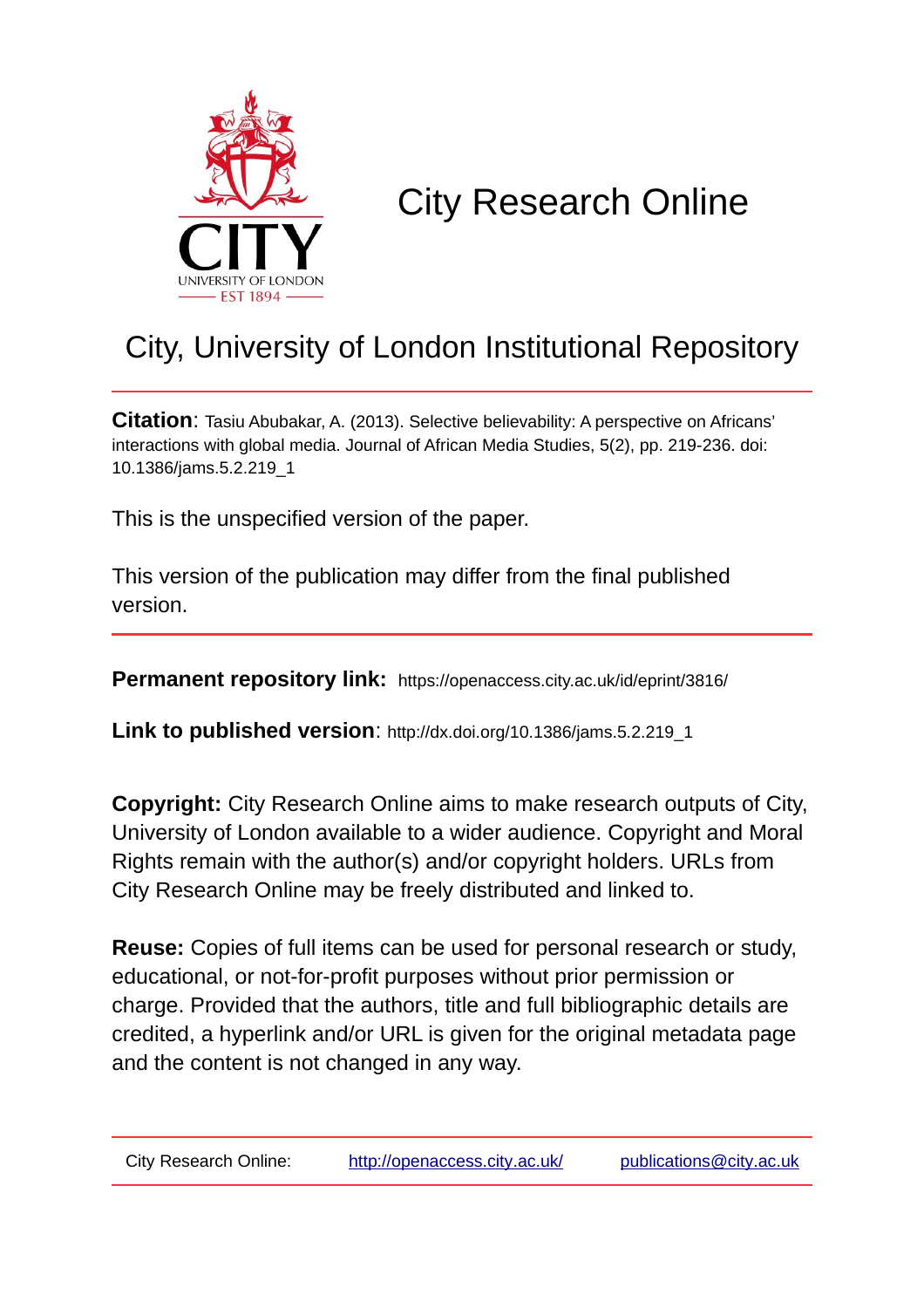## Selective believability: a perspective on Africans' interactions with global media

## Abdullahi Tasiu Abubakar

## Abstract

*The transformation of the media landscape, facilitated by advances in communications technologies, has changed the dynamics of mediaaudience relationship and posed new challenges to reception research. Perhaps nowhere is this as profound as it is in transnational audience studies, for cross-cultural interactions have never been wider. This chapter attempts to highlight a new perspective on African audiences' engagement with global media and point to new postulates in audience research. It briefly reviews key reception theories, ranging from the effects tradition to active audience paradigm and encoding-decoding model. It then offers a case study on Northern Nigerians' interactions*  with international media, particularly the BBC World Service, to unveil *the patterns and consequences of such interactions. The mainly Muslim Northern Nigerians were found to be high consumers of Western media products, especially the BBC's, but with high level of selectivity. Although they regard BBC as the most credible broadcaster that aids their understanding of international affairs and influences their everyday lives, they still see it as a Western ideological instrument that portrays the West positively and depicts the Islamic world and Africa negatively. The findings reveal patterns and particularities of postcolonial audiences' consumption of transnational media that suggest new theoretical postulates in reception research. They indicate the audiences' tendency to exhibit a phenomenon of 'selective believability' in their interactions with international media. They also highlight the mediating roles of religion, culture, ideology and other extra-communication factors in such interactions; and identify the dynamics of credibility and believability. Credibility appears to be a necessary but not sufficient condition for believability in audiences' consumption of dissonant messages.*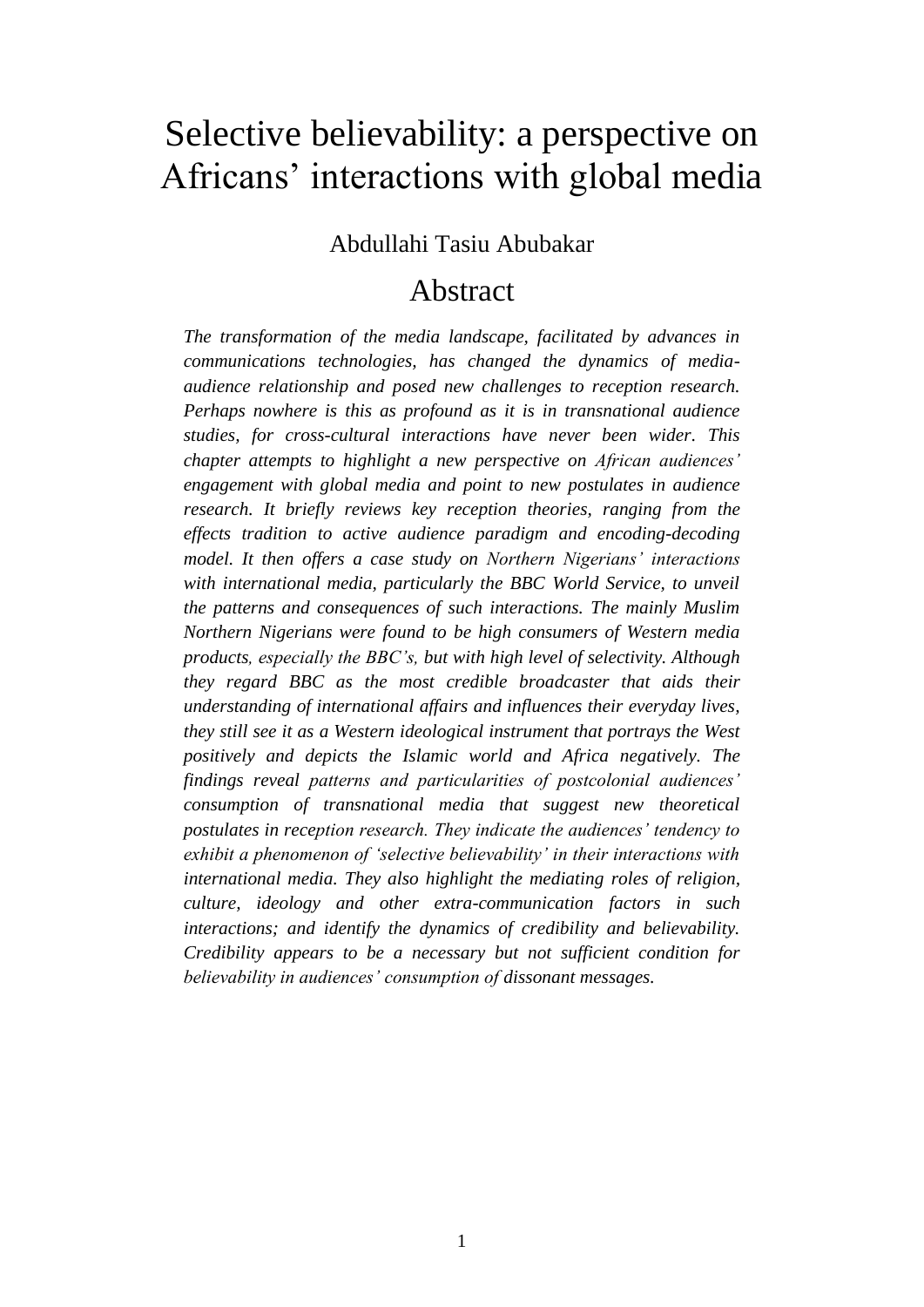#### Introduction

There is a growing consensus that digitalization and convergence are exerting significant influence on the production and consumption of media products (Jenkins, 2006; Sundet and Ytreberg, 2009). No such consensus, however, exists on the exact consequences of those changes on the lives of audiences. The rapid transformation of the media landscape has not been matched with corresponding audience studies. Actually, qualitative audience research is in decline Michelle, 2007) and needs revival. This has become more imperative in the current 'hypermedia space' where the old and new media are 'locked in an inter-dependent, mutually re-enforcing, complementary relationship' (Kraidy and Mourad, 2010, p.11) and where audiences simultaneously act as producers and consumers of media texts.

The old media's skilful integration of the new media to create multiple platforms, through which they reach fragmented audiences, is reflected at both local and global scenes—a classic example of which is the BBC World Service which is now a multimedia broadcaster delivering programmes 'on radio, on television, online and on mobile' to an estimated 239 million audiences in the world (BBC Global News, 2012). A large proportion of these audiences are Africans. In fact, Nigeria—with more than 23 million weekly audiences—is the World Service's largest market in the world, followed by Tanzania which has an estimated 12.2 million weekly audiences (FACOM, 2011). In April 2003, the World Service itself claimed that its impact in countries like Nigeria, Kenya and Tanzania was 'as great as (the impact of) Radio 2 (Britain's most listened to station) in the UK' (cited in Aitken, 2007, p.14). This confirmed an earlier finding that as 'proportions of the general population, the audiences to the BBC in English in Nigeria, Ghana, Sierra Leone and Zambia are higher than anywhere else in the world' (Mytton and Forrester, 1988, p.469).

The BBC is not the only international news media African audiences interact with regularly; they do so with several others, including the Voice of America (VOA), Germany's *Deutsche Welle*, Cable News Network (CNN), Radio France International, France 24, Qatari's *Al-Jazeera*, China Central Television (CCTV), China Radio International and so on (Abubakar, 2011). This is in addition to their consumption of global entertainment media, which is a massive area in its own right. The focus here,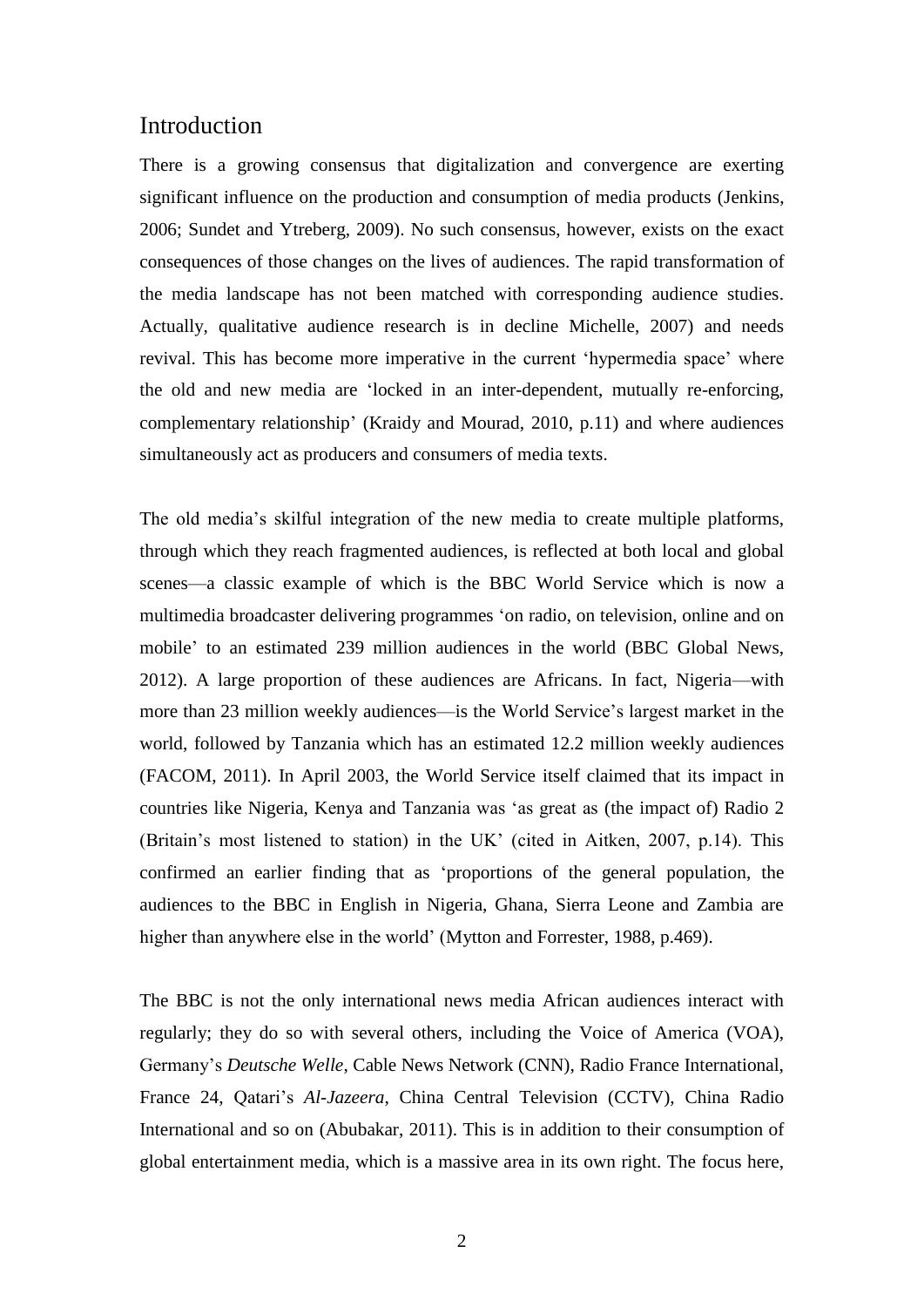though, is on the sub-Saharan Africans' consumption of news and current affairs programmes of the global broadcasters, some of which are broadcast in African languages, such as Hausa, Somali and Swahili. It is an area with potentials far beyond audience research. Fardon and Furniss (2000), for instance, argue that Africans' exposure to international broadcasters could make them more informed about the global scene than some of their Western counterparts.

 The Swahili, Hausa or Somali services of the *Deutsche Welle*, the Voice of America or the BBC's World Service may allow supposedly local, isolated, rural people of "under-developed" parts of Africa to be better informed about international scene than some of their counterparts in the supposedly information-rich US or EU (European Union)

(Fardon and Furniss, 2000, p.2)

Striking also is Africans' undying interest in international news media, in contrast to the decline of such interest in some parts of the world. A new report shows that 'almost half of VOA's entire audience worldwide is in Africa' (Powell, 2012, p.22), even though 'the 2012 budget for VOA Africa is \$13 million'—a third of what the US budgeted for broadcast to Latin America in the same year (p.24). China's international broadcasting outlets are also expanding rapidly in Africa. And although there is no accurate data to reveal the level of their impact, the investments must have been propelled by the potential for positive reception in the continent. The determined efforts of the global broadcasters to reach and influence the hearts and minds of African audiences, and the Africans' willingness to engage with them, provide a fertile ground for audience research. But although there are some efforts on that mainly through audience surveys by the broadcasters themselves, a systematic approach appears to be lacking. There is hardly any concerted effort to study the phenomenon 'in its full complexity' (Michelle, 2007, p.193) using conceptual framework that could yield results in their proper context and allow for theorisation of African audiences' interactions with global media.

This chapter is an attempt on that. It looks at Africans' relationship with global news media, reviews the key audience theories, and suggests a new model that attempts to describe the nature of the relationship. It offers a case study of Northern Nigerian audiences' interactions with international media, particularly the BBC World Service, to provide the empirical basis that helps formulate new theoretical postulates.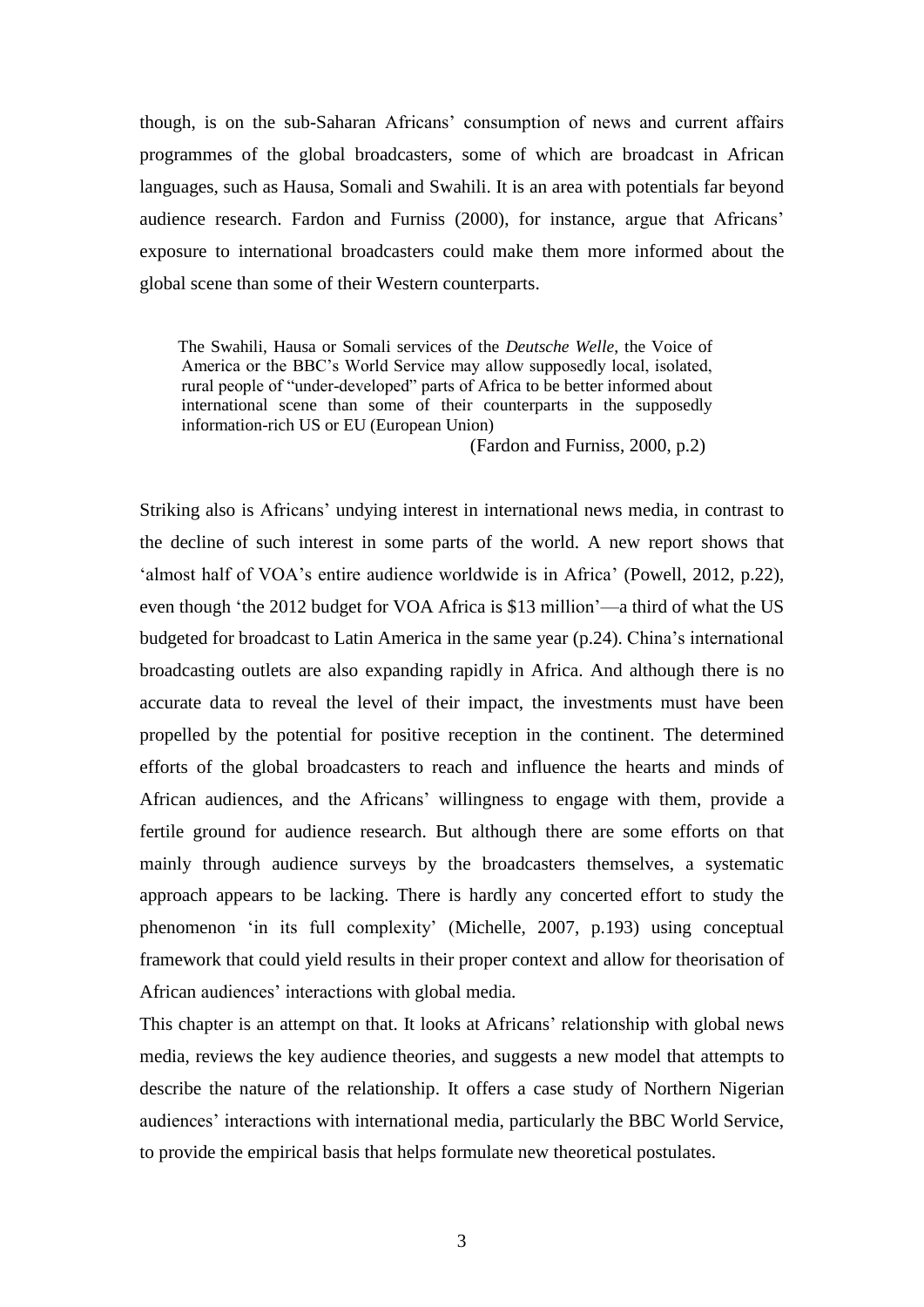#### Reviewing the theories

Audience theories are largely the products of prevailing political and socio-economic milieu as well as technological changes that shape the media landscape of a given period. Times of upheavals and technological transformations tend to project a picture of powerful media while periods of calm and consolidation tend to trumpet audiences' activeness. The tense climate of the inter-war period and the vibrancy of the then new medium of radio—and movie before it—created the atmosphere that yielded the media effects theory or hypodermic needle model. The media were then seen as powerful weapons that sway the minds of passive mass audiences. The root of this belief could actually be traced back to the First World War when the media (the press and film at that time) were used for propaganda to weld 'millions of human beings into one amalgamated mass of hate and will and hope' (Lasswell, 1927, p.220). This perspective was gaining consensus in the 1920s and 1930s when the Marxist critical theorists of the Frankfurt School injected fresh intellectual vigour into it and enhanced its theoretical base.

In their *Dialectic of Enlightenment* (1944/1979), Adorno and Horkheimer analysed what they saw as the process of commodification of culture and stultification of the masses. 'The flood of detailed information and candy-floss entertainment simultaneously instructs and stultifies mankind,' they argue (p. xv). This view was informed by their perceptions of how malleable masses were subjected to Nazi propaganda in Germany, and of the massive entertainment and advertising messages corporate America was bombarding people with in the United States. 'Movies and radio need no longer pretend to be art,' they argue. 'The truth that they are just business is made into an ideology in order to justify the rubbish they deliberately produce' (p.121). The media have been turned into commercial enterprises to reinforce consumption capitalism, and be reinforced by them.

However, audience studies in the 1940s and 1950s (Herzog, 1941; Katz and Lazarsfeld, 1955/2006) began to produce results that questioned the potency of media and passivity of audiences. Herta Herzog's pioneering work, *On Borrowed Experience* (1941), detailing American housewives' consumption of radio programmes, offers new insights into audiences' engagement with the media. The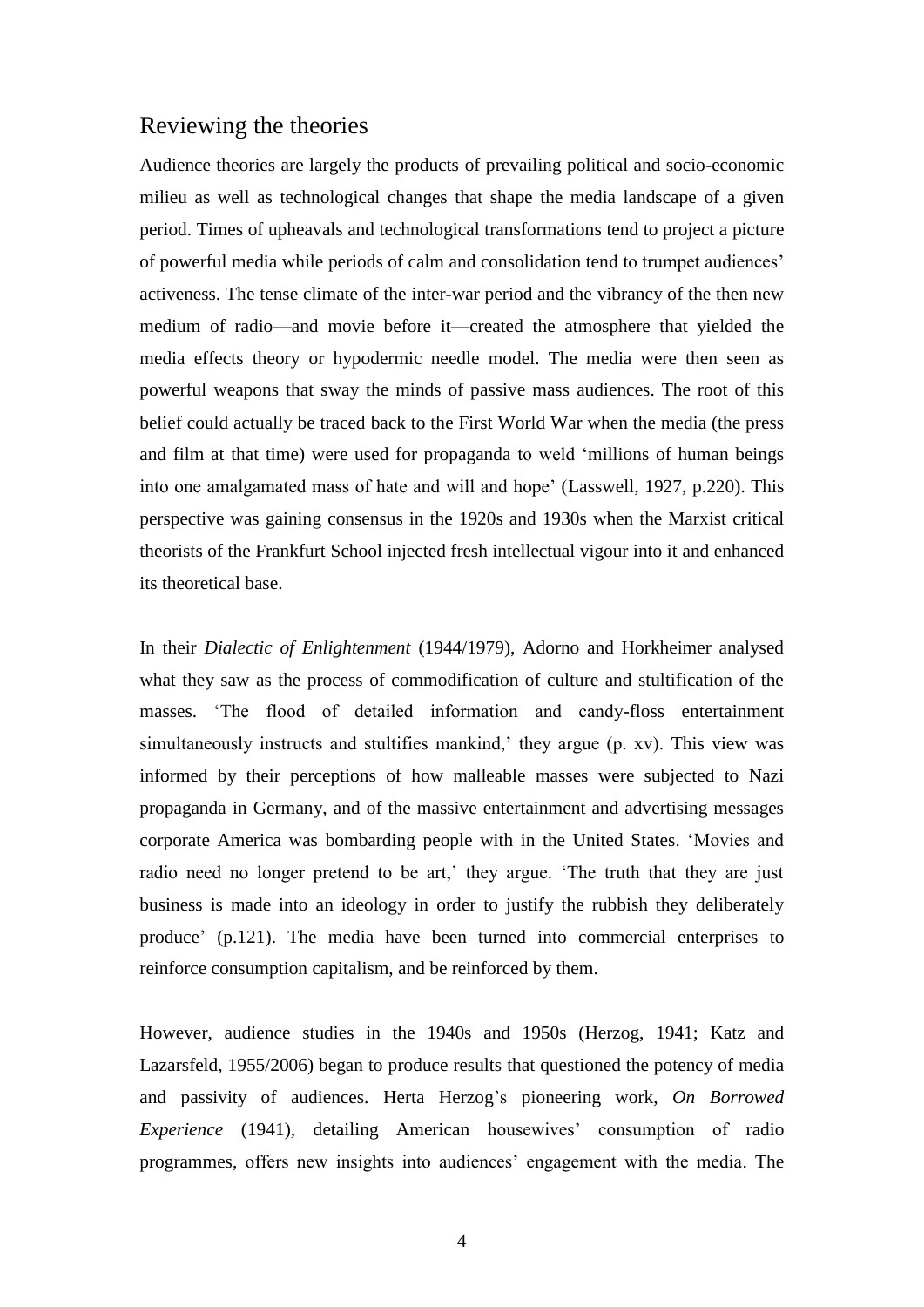audiences, she notes, were the ones using the radio—not the other way round. Her work laid the foundation of the uses and gratifications model. Further works on the model (Halloran, 1970; Katz et al., 1973; Blumler and Katz, 1974) equally stress the shift away from the emphasis on the power of the media to the power of the audiences. Its key elements include the conception of audiences as being 'active' and selective and that 'the media compete with other sources of need satisfaction' (Katz et al., 1973, p.511). Despite its tendency to exaggerate the power of the audiences, gratifications model provided a significant paradigm shift that transformed reception research in the post-war period.

It does not, however, halt the resurgence of some variants of effects tradition, such as the cultivation theory, espoused by George Gerbner and Larry Gross (1976) following the spread of television and growing violence in the United States in the 1960s. It equally got a boost from the findings of behavioural studies, such as the 'Bobo doll experiment' (Bandura and Walters, 1963), which concluded, among others, that children do copy violent behaviour from violent media content. Similarly, the popularity in the 1960s and 1970s of the cultural imperialism thesis (Schiller, 1969, 1976)—built with a strand of effects model—enhanced its veracity then. Even in the current media landscape, the convergence of the old and new media and the role they play in the Arab Spring (Pintak, 2011) tend to revive the argument in favour of the 'powerful' media.

But despite its resilience, and the diversity of its variants, the effects tradition fails to withstand serious scrutiny. As noted earlier, empirical studies have discredited it, and many scholars believe it is too simplistic and incapable of explaining the complexity of media-audience relationship (Katz and Lazarsfeld, 1955/2006; Ang, 1996; Gauntlett, 2005; Morley, 2006). Its seeming revival associated with the convergence of the old and new media and their role in the Arab world's crisis emanates from the misconception of the audiences' role in the new setting. In reality the current scenario proclaims the activeness of the audiences rather than their passivity. Convergence and the growing pervasiveness of the social media do not only give greater impetus to the active audience argument, but they also enhance audiences' relative control of the media content itself (Jenkins, 2006; Sundet and Ytreberg, 2009).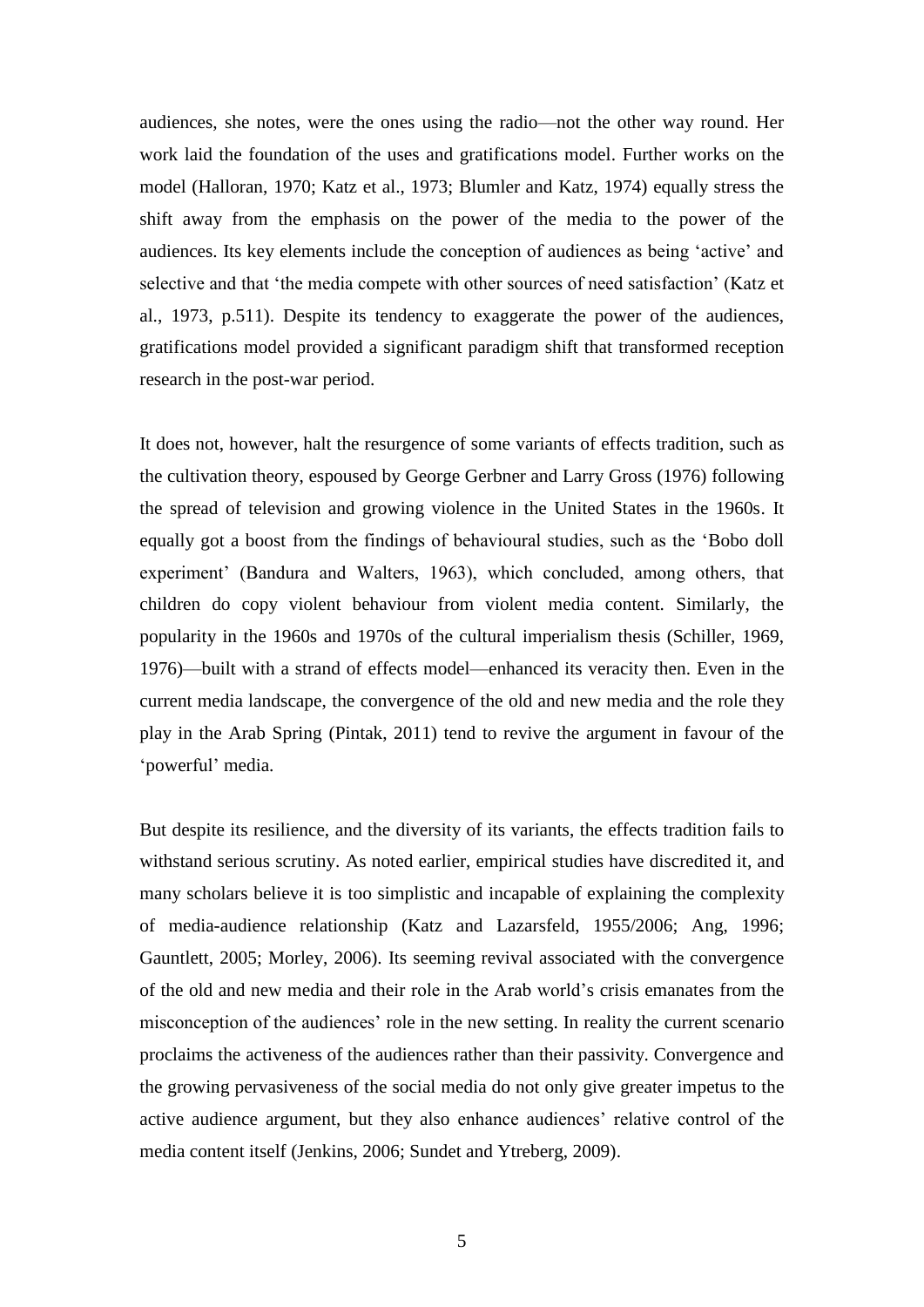The concept of active audience, although popularised by the gratifications model, is common in many audience theories. Its relevance in minimal effects paradigm (Klapper, 1960) and encoding/decoding model (Hall, 1980) and its resurgence in the current configuration show its enduring quality. The limited effects theory, usually identified with the work of Joseph Klapper (1960), tends to avoid the mistakes of stripping the media of its influence, but instead highlights the mediating roles of other forces that limit the influence. Klapper's work, based on massive research conducted in different spheres by many authors, assesses the effectiveness and limitations of the media on its audiences.

 Within a given audience exposed to particular communications, reinforcement, or at least constancy of opinion, is typically found to be the dominant effect; minor change, as in intensity of opinion, is found to be the next most common; and conversion is typically found to be the most rare. (Klapper, 1960, p.15)

He argues that factors such as 'predispositions and related processes of selective exposure, selective perception, and selective retention' as well as group norms and interpersonal influence, though external to communications, do play mediating roles to limit the influence of the media (pp.18-19). Subsequent studies reaffirm this position and highlight the mediating roles of psychological, sociological and cultural factors in audiences' interactions with the media, revealing clear cases of selectivity particularly in their consumption of dissonant media products (Vidmar and Rokeach, 1974; Morley, 1980; Liu and Johnson, 2011).

Stuart Hall's (1980) encoding/decoding model, on its part, is premised on audiences' readings of media texts. It identifies three forms of such readings preferred/dominant, negotiated and oppositional—which correspond respectively to an audience member's tendency to accept, negotiate or reject the producer's intended meanings of the texts. It was based on this framework that Morley carried out his *Nationwide Audience* (1980) research in Britain with wide acclaims. However, Michelle (2007, p.187) argues while 'this model remains fundamentally useful, Hall's decoding categories have been over generalized in both concept and application'. Seiter (1999, p.20) suggests that it works 'better for news and non-fiction programming than it does for entertainment programming'.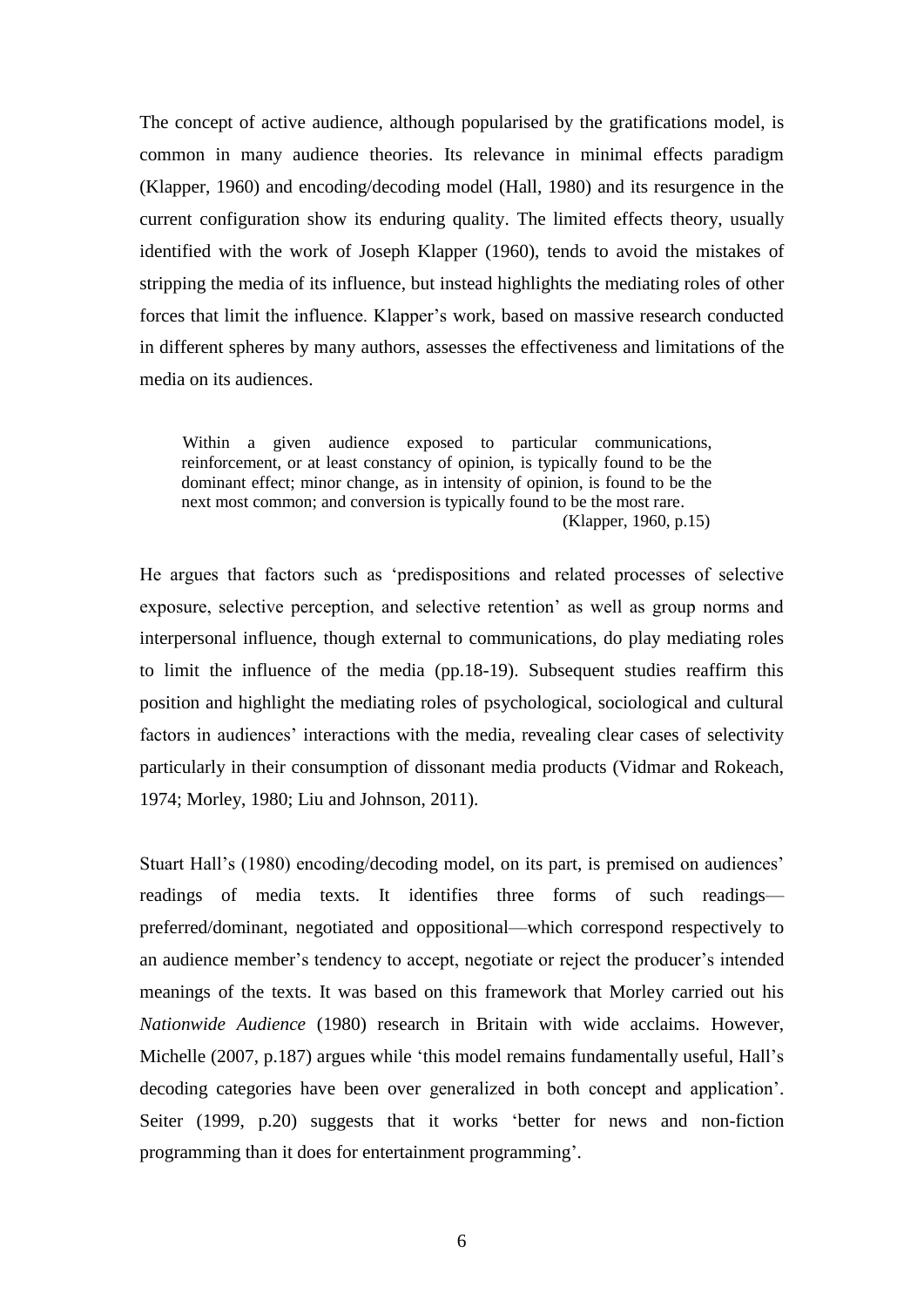Whatever their strengths and weaknesses, however, none of these models has provided all the explanations regarding media-audience relationship. This is mainly because media-audience relationship 'is dynamic…evolving and changing' (Burton, 2005, p.1). And it is with this in mind that Morley's (2006) idea of 'multi-dimensional model', which incorporates the insights of different models to capture the various dimensions of media-audience engagement, seems relevant. This study therefore employs a multi-dimensional approach to examine African audiences' interactions with transnational media, taking into consideration the influence of social, religious, ideological, cultural and other extra-communication factors into such interactions. It essentially draws from the minimal effects paradigm and encoding/decoding model to investigate the patterns and consequences of Northern Nigerians' relationship with international media, focusing primarily on their engagement with the BBC World Service.

## Northern Nigerians' interactions with global media

Northern Nigerians have a long history of interactions with other peoples and cultures outside their territory both directly through trades and travels and wars, or such similar means, and indirectly through many forms of mediated communications. One of the most defining encounters they had was with North African traders through which they came into contact with Islam, which later became not just a religious belief but a state ideology for the largest part of the region. The other encounter was with the Europeans along which came Christianity and colonialism and consequent westernisation of state institutions. Added to these key encounters are several others that collectively form the Northern Nigerians' complex political, socio-economic and cultural experiences.

As a geopolitical entity, Northern Nigeria was declared a British protectorate in 1900 after the transfer in 1899 of territories in West Africa that were under the trading rights of the Royal Niger Company based on the Berlin Treaty of 1885 (Lugard, 1904). Prior to that declaration the territories were actually made up of Sokoto Caliphate, Bornu kingdom and smaller autonomous communities with their respective independent rulers. Borno and Sokoto Caliphate were vast Islamic entities with well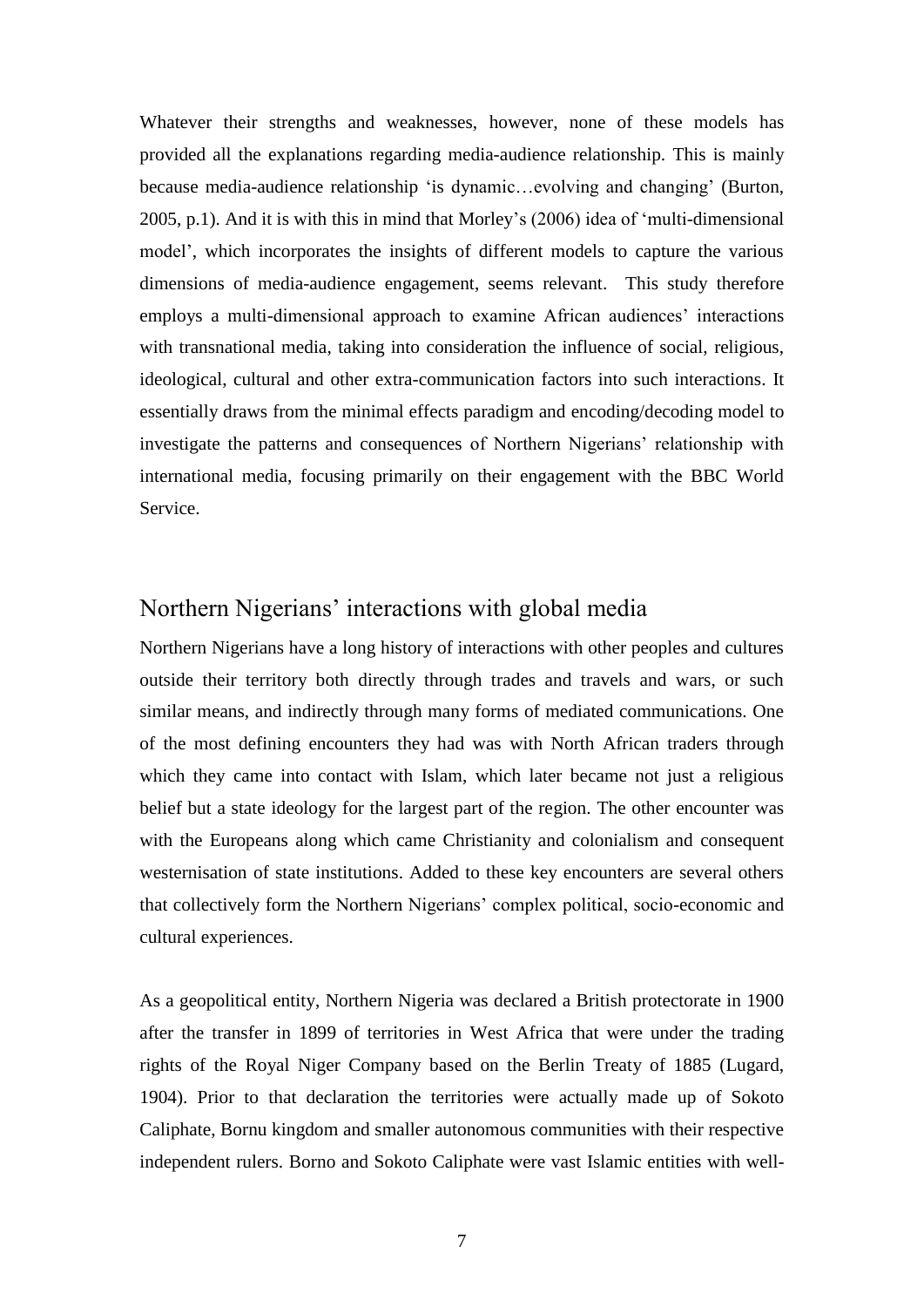organised system of government based on Sharia. After their conquest, Britain left the old system largely in place and operated 'Indirect Rule' whereby local rulers exercised power under the supervision of colonial administrators (Lugard, 1922). British Common Law was brought in to run alongside the Islamic and traditional legal systems.

The Northern Protectorate was merged with the Southern Protectorate in 1914 to form the present-day Nigeria which gained independence from Britain in 1960. Northern Nigeria is currently made up of 19 states (and Federal Capital Territory Abuja) out of the 36 states of the Nigerian federation. It covers roughly two-thirds of the country's territory of about 923,768 square kilometres and has a larger percentage of its estimated population of over 170 million in 2013—based on the figures of the National Population Commission which in its 2006 census found Nigeria's population to be over 140 million (FGN, 2007). The predominant religion of the region is Islam, although there are large numbers of Christians and other non-Muslims, particularly in the southern part of the region. Northern Nigeria has an estimated 250 indigenous ethnic groups—there is no agreed definite number of ethnic groups in Nigeria (Oyovbaire, 2001). Hausa-Fulani are the largest group in the region with Hausa language serving largely as the lingua franca and English as the official language.

It was Britain that introduced broadcasting to Northern Nigeria to promote the interests of the then colonial regime and to bring a Western model of modernisation in the area (Larkin, 2008). The BBC was perhaps the first foreign broadcaster to reach the region in the 1930s and the experience took a greater dimension in 1957 when BBC Hausa Service was introduced to transmit 'programmes more closely designed to appeal to special local interests' (BBC, 1958). Since then the relationship between the broadcaster and the Hausa-speaking people of Nigeria, Niger, Cameroun, Chad, Ghana, Sudan and other countries with large Hausa speakers has been widening. The service has been expanding and its weekly audience figures increasing, reaching 23.2 million in 2012 (BBC Global News, 2012). The offerings are on radio, online and on mobile. This is, of course, in addition to the English broadcasts on multiple platforms including television, giving the World Service an unparalleled advantage in Nigeria over competing broadcasters. Several BBC audience surveys in Nigeria (BBC World Service, 2007, 2008; BBC Global News, 2009, 2010) show that its audience figures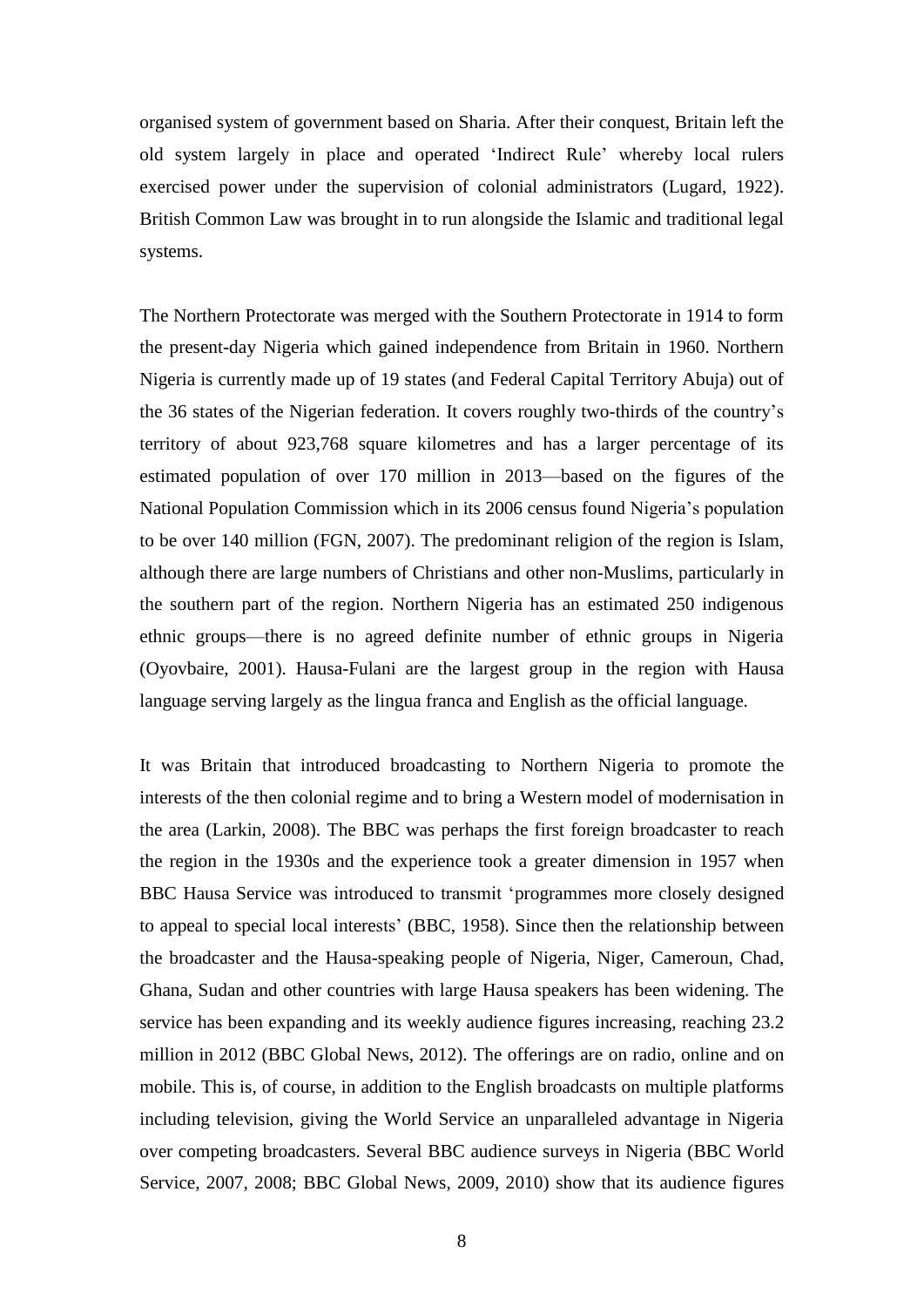are consistently higher than those of its major competitors—the VOA and *Deutsche Welle* (both target the region with their Hausa and English broadcasts). The surveys also indicate that Nigerian audiences consider BBC to be the most trustworthy of all the broadcasters, including the local stations (see figure 1). Other global broadcasters, such as CNN International, *Al-Jazeera*, Radio France International (which also broadcasts in Hausa language) and many others have their relative shares of audiences in the region. It is under this situation that the BBC maintains its engagement with its Northern Nigerian audiences, with programming centred mainly on news and current affairs that have been the daily diets of these audiences.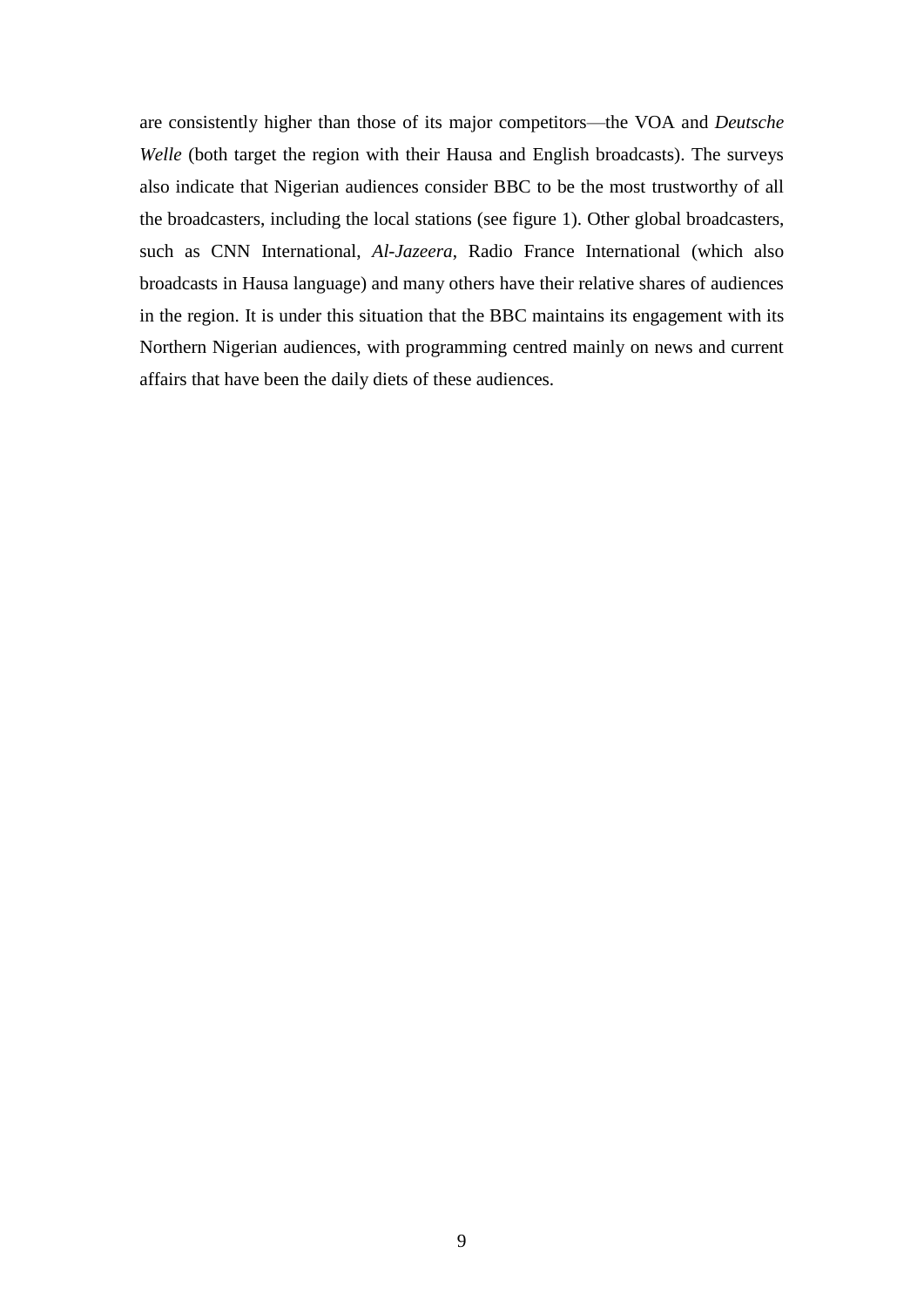

#### **Nigerian audiences' ratings of the major foreign and local broadcasters (2007/08)**

*Base: those who have ever listened/watched each provider* **Figure 1** Source: BBC WS/Ipsos MORI (2008)

*In the ratings for 'trust' and 'objectivity', the BBC is adjudged the best among both the local and international stations. In the rating for 'relevance' it comes second only to the Local State Radio stations (which are very close to people as they broadcast local stories in local dialects etc), and draws with the NTA (Nigerian Television Authority)—which equally has local stations in all the 36 states and Abuja. The other foreign stations—CNN, DW (Deutsche Welle)and VOA—perform at least better than the federal government-owned FRCN (Federal Radio Corporation of Nigeria) in reputational ratings of 'trust' and 'objectivity'. The only local private station included in this survey, Ray Power, gets an average rating on all the three criteria.*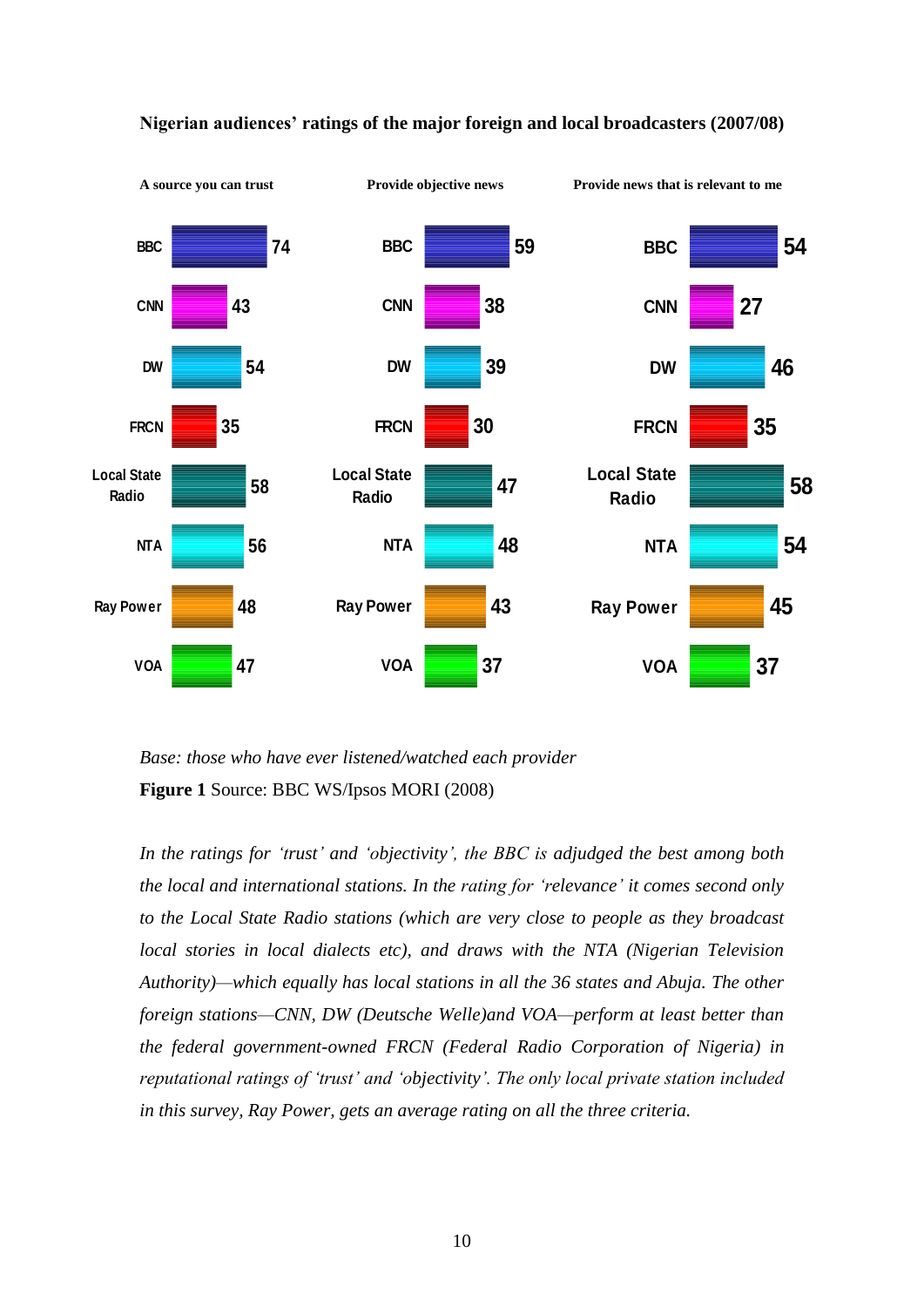## Methodology

There is no doubt that Nigerians do interact with transnational media and such interactions do impact on their lives, as the BBC's audience surveys suggest. But the exact patterns, consequences and systematic explanations of such relationships are what the surveys do not provide. A qualitative research approach guided by a multidimensional conceptual framework (Morley, 2006; Michelle, 2007) was employed here to unravel them. It primarily uses in-depth individual interviews and focus group discussions to interrogate the audiences' long-term consumption of transnational media products. The primary data drawn through these qualitative methods was supplemented with statistical data obtained from the BBC's audience surveys to help provide both the general and specific insights into the Northern Nigerians' interactions with global media. Specifically, a dozen in-depth individual interviews and six focus group discussions were conducted between January 2010 and August 2012 with audiences from different socio-economic, occupational, professional and political backgrounds in the Northern Nigerian cities of Abuja, Kano, Katsina and Yola as well as in Gwagwalada town (of the Federal Capital Territory) and Njoboli village (near Nigeria's border with Cameroun in Adamawa State). Factors such as the need for geographical spread, urban-rural representation, administrative convenience and nature of the audiences' distribution and demography influenced the choice of those places. All the respondents (for both the focus group and individual interviews) were drawn through purposeful sampling.

Apart from the diversity in the geographical locations of the groups, each group (with members ranging from five to nine) has its unique characteristics in terms of social strata and professional and occupational backgrounds of its members. The groups were roughly categorised as follows: the Working Class, the Lower Middle Class, the Middle Class, the Political Class, the Youth and the Peasant Group. Most of the respondents are Hausa-speaking Muslim Northern Nigerians (though some of them are not native Hausa speakers). They all interact regularly with the international media. The interviews with four of the groups were conducted in Hausa language while with the remaining two—the middle class and youth groups—were conducted in English language. They were all tape-recorded (translated into English, for the Hausa ones), transcribed and analysed.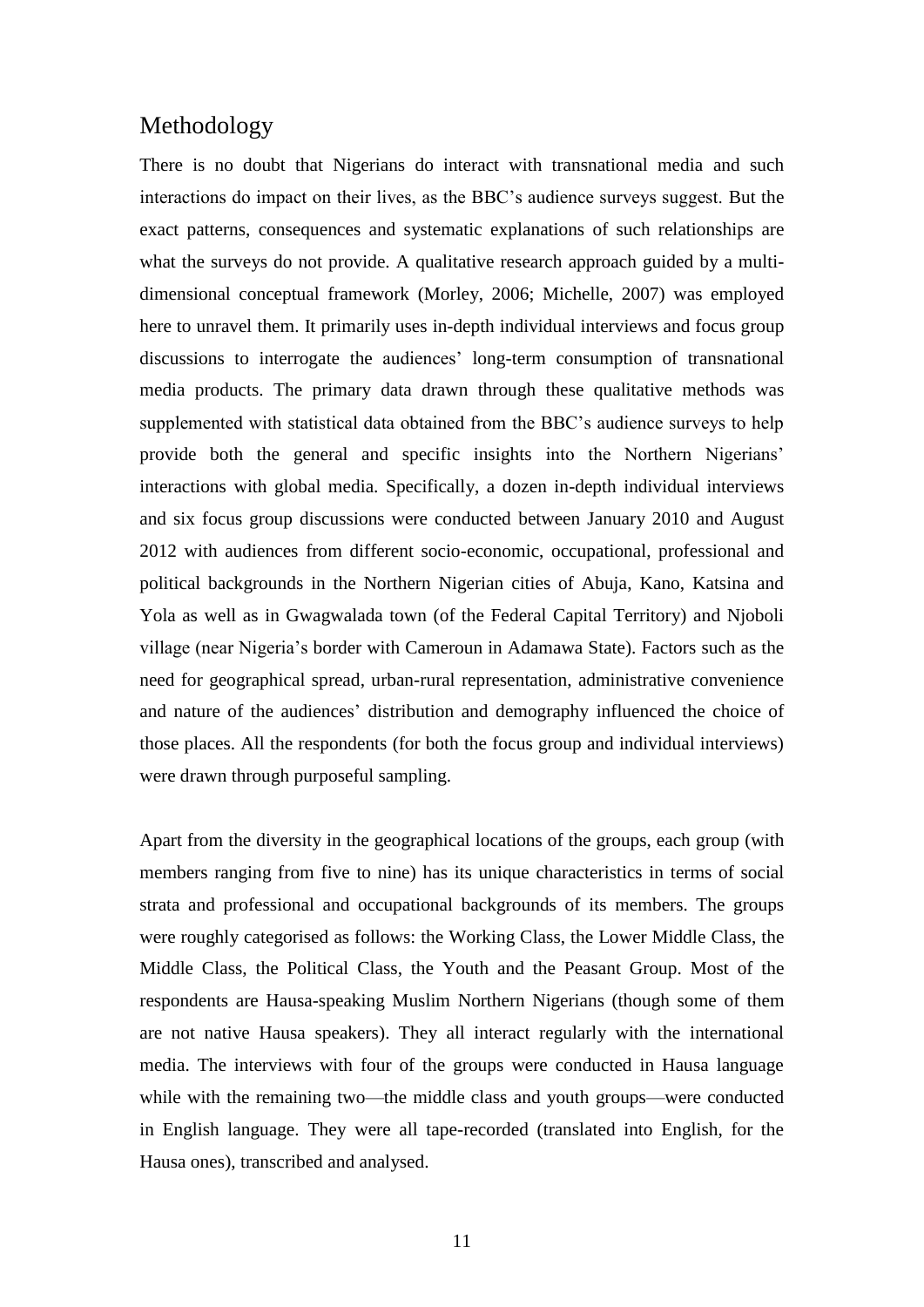The in-depth individual interviews were conducted with 12 respondents, aged 25 to 70, who had varied backgrounds and experiences. They comprised of a civil servant, a local newspaper publisher, a petty trader, a nurse, a television producer, a female school administrator, a factory worker, a university lecturer, a veteran trade unionist, a one-time female newspaper editor, a postgraduate student and an ex-soldier-cumparliamentarian. Each of them was interviewed face-to-face at length, lasting about 15-30 minutes per respondent. Ten of them who are fluent in English language were interviewed in English, the remaining two—the petty trader and factory worker were interviewed in Hausa. All the interviews were tape-recorded (the Hausa ones translated into English), transcribed and analysed.

### Findings and discussion

The data obtained from the respondents reveals the patterns and impact of their interactions with global media and offers guides on the nature and trajectories of such relationship. Northern Nigerian audiences were found to be high consumers of transnational media products, particularly the news and current affairs programmes of the BBC World Service, which they rated as the most credible and trustworthy. But they also tend to show high level of selectivity in their consumption of global media messages, rejecting dissonant messages and believing those that conform to their prevailing beliefs. They access the media through multiple platforms: shortwave radio, cable and satellite television, the internet and mobile telephony. Participation in interactivity programmes appears to be more of an activity of the technology-savvy urban middle class, though the rural dwellers too indicate interest in the contents of such programmes.

#### *High consumption of global media*

The rate of global media consumption among Northern Nigerian audiences is high, with virtually all the respondents stating that they regularly access a range of international broadcasters, particularly the Hausa services of the BBC, VOA, Radio *Deutsche Welle* and Radio France International. Most of them also watch global news media such as the CNN, Sky News, France 24 and *Al-Jazeera*. These responses are typical: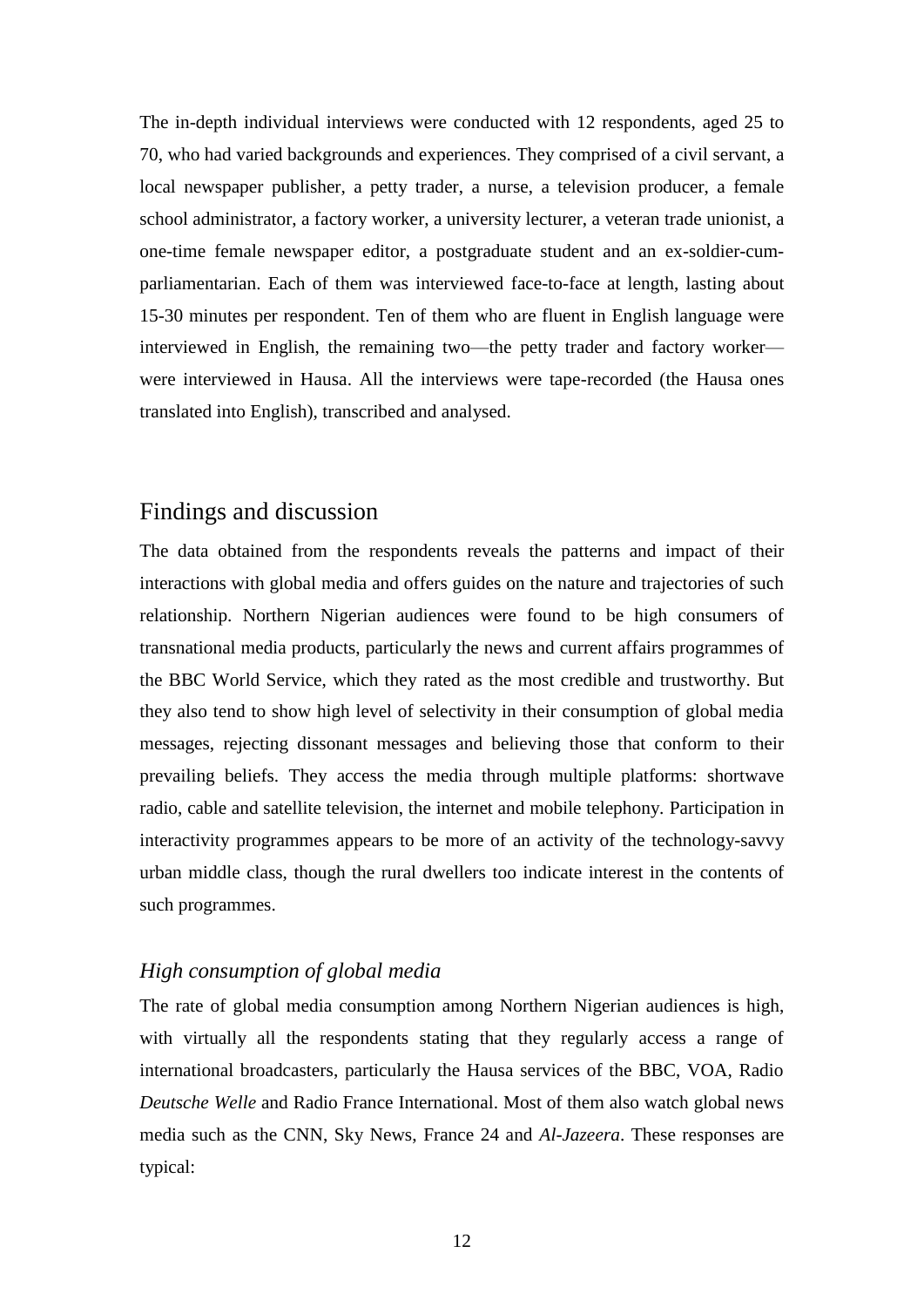I can consider myself as a very regular listener of the BBC in that, at least in a week, I listen to BBC every morning for five out of seven days. I do listen to CNN; I do listen to *Al-Jazeera*, Sky News and Radio France International (*Postgraduate student*).

 I listen to Voice of America and BBC, but more frequently the BBC, and virtually every morning I do listen to it (*Female school administrator*).

Many tend to listen to as many global broadcasters as they could have access to, often on daily basis and usually in the morning. This is consistent with the findings of the BBC's surveys (BBC World Service, 2007, 2008; BBC Global News, 2009, 2010), which show that Nigerians consume a variety of foreign media products and that the morning period serves as the peak time for radio listening. The convenience of using radio and its simplicity and cost effectiveness seem to make it a ready instrument for such utilisation. The relevance of radio in the lives of Africans was well explained in previous studies (Spitulnik, 2000; Larkin, 2008; Abubakar, 2011) and the evidence here has not only reinforced those findings but also provided additional insights into Africans' engagement with the radio. Both radio and television serve as the key instruments through which the respondents regularly interact with the global media. But the new distribution technologies too are becoming increasingly important and many audiences, especially the middle class, are using the internet and mobile telephony to access global media products. In many cases, they utilize the multiple platforms of these media to consume their products—as the following responses reveal:

Most of the information I source is from the internet. Of course, I do watch TV and listen to physical radio (too) (*Deputy Editor in the Middle Class group*).

I usually listen to the BBC, CNN and VOA… I watch them on satellite television (and) access them on the internet and my handset (though) not regularly (*Female student in the Youth group*).

I listen to BBC, Voice of America and the Hausa service of Radio China. For television I watch *Al-Jazeera*, France 24 and CNN… I do also access them on the internet in my (mobile phone) handset (*Factory worker*).

The rapid spread of new communications technologies in Africa has enabled many global broadcasters to devise means of utilising them to reach audiences who, as this research shows, are also embracing them with enthusiasm. Both the BBC and the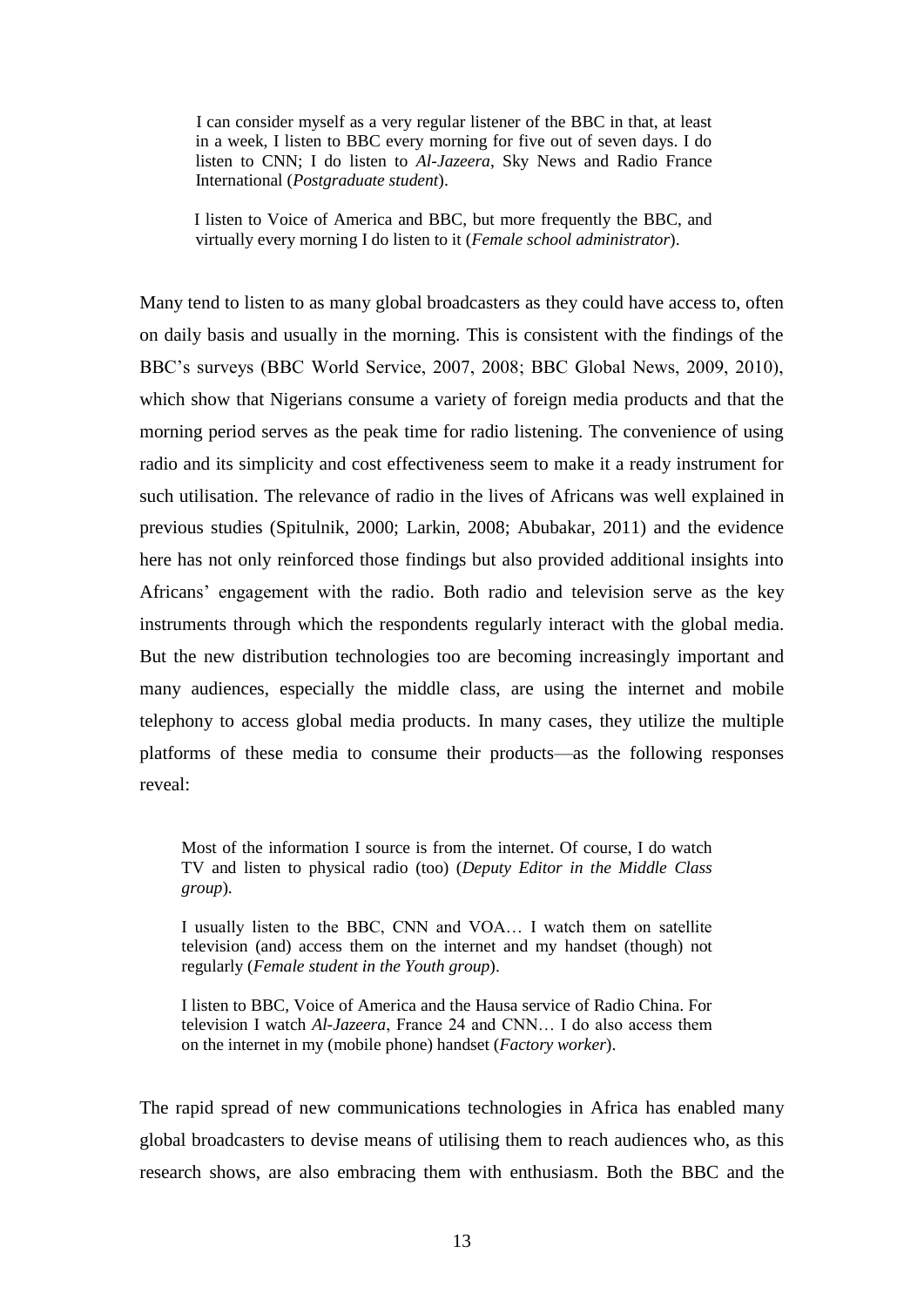VOA are devoting resources in expanding their multimedia strategies in Africa (FACOM, 2011; Powell, 2012). The VOA, for instance, found that 'Africans use mobile phones in a very different way than Americans do, enabling the broadcaster to provide long-form (programme) services over the telephone' (Powell, 2012, p.24) and a BBC survey found that 14 per cent of 'Nigerians listen to the radio on their mobile weekly' (BBC Global News, 2010).

The use of multiple platforms by the audiences and their interactions with a variety of media might have produced a clear picture of their engagement with the international media. But it is the additional data from the respondents that helps produce an even fuller picture of the pattern: the cultural factor effects. For some of the audiences listening to international radio broadcasts has become a habit inherited from parents and developed into a culture that is being passed from one generation to the other.

 First of all, we listen to BBC because it has been a tradition from our greatgrandfathers; we inherited it, it is like a norm when you are growing up in the North (Northern Nigeria). You have your father who is always listening to the BBC Hausa Service to keep abreast with world affairs and internal political and social happenings in the environment (*University lecturer*).

This radio listening 'tradition' was equally noticed by Abdulkadir (2000) in his study of Hausa radio culture in Nigeria. His conclusion is that majority of Hausa-speaking Northern Nigerians do not only regard radio listening as 'a habit', but they also 'see it as a Hausa cultural value' (p.130). This explains the popularity of international broadcasters among these audiences and the high consumption of their products. Overall, the responses reveal the audiences' pattern of consumption that is characterised by regular interactions with a variety of global media through multiple platforms, predominantly radio and television, and enhanced by a culture of engagement developed from the desire of wanting to know what is happening around the world.

#### *Credibility and influence*

One of the most crucial elements in media-audience relationship is the issue of credibility and trustworthiness of the media. The level of audiences' perceptions of media credibility determines to a large extent the level of influence that media may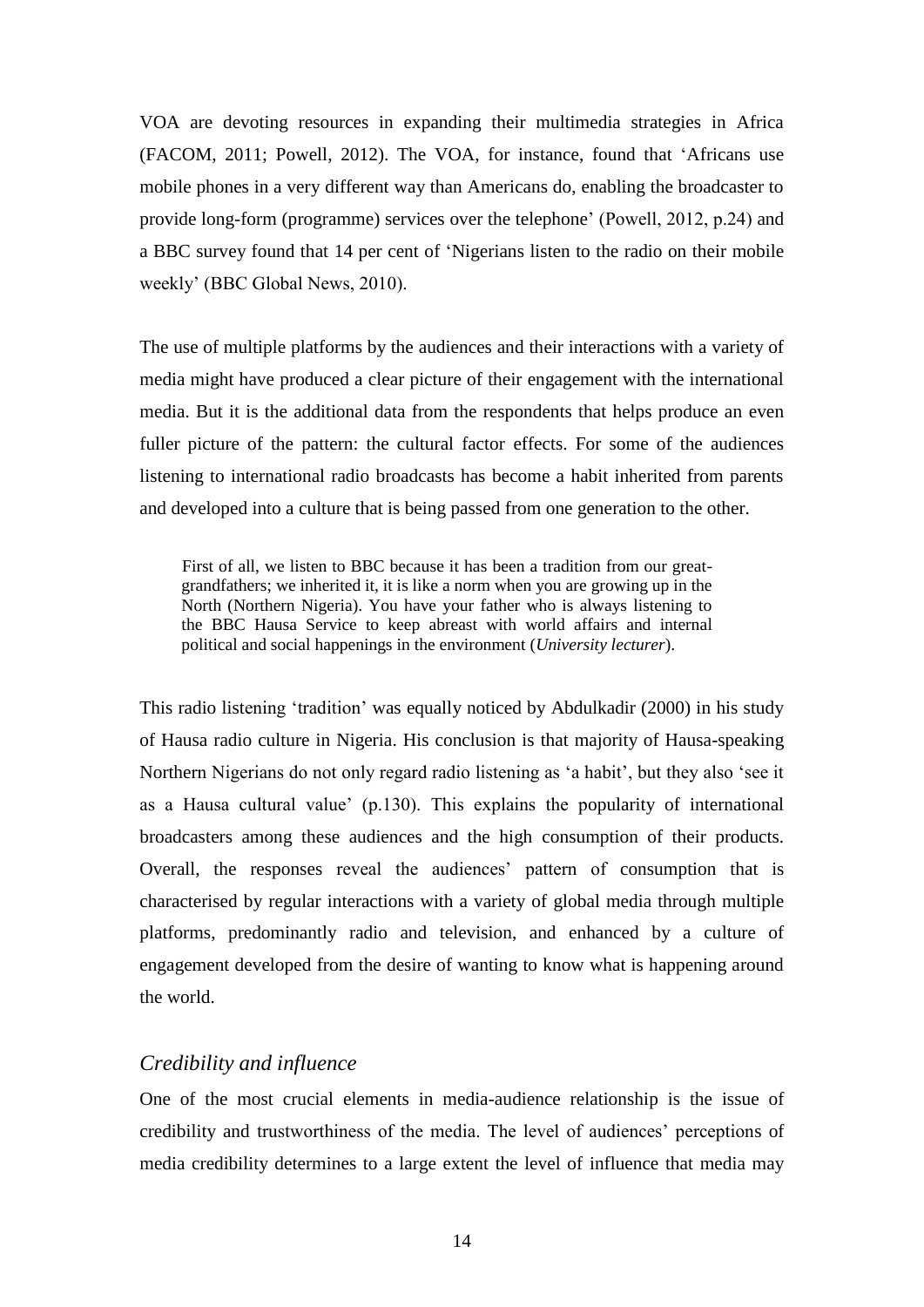have on their lives (Rampal and Adams, 1990). The credibility question is even more crucial on the consumption of news and current affairs programmes. And since the respondents here have shown that they do engage with the BBC more than they do with any other international media, it is vital to find out their assessment of its credibility and trustworthiness. The bulk of the responses reveal that their perception of the BBC's credibility is very high. All but one of the respondents rated BBC as the most credible and trustworthy international broadcaster that serves as a benchmark against which the authenticity of other media's reports are often adjudged. They used the attributes of accuracy, independence and impartiality as well as the timeliness and depth of coverage of events as their criteria to give BBC the best credibility rating.

I tend to look at the BBC as the most credible medium in terms of the BBC's editorial policy of getting all sides of the news (*Postgraduate student*).

I do not doubt all the reports I get from the BBC… Why? Because there is no media organisation that explains to us the way things are as the BBC does (*Farmer-student in the Peasant Group*).

I do believe some news reports I get from the BBC and the rest of them. At times I do believe about 70 per cent of the news report I get (*Petty trader*).

This positive credibility rating reinforces the findings of the BBC surveys in Nigeria, which suggest such perception for the station (BBC World Service, 2007, 2008; BBC Global News, 2009, 2010). A previous study in Asia (Rampal and Adams, 1990) also reported positive credibility ratings for both the BBC and VOA and concluded that such perceptions enhanced their effectiveness in their public diplomacy roles. High consumption of media products and positive perceptions of their credibility do enhance their efficacy. It is essential then to find out how effective global media are in influencing the lives of their Northern Nigerian audiences. But, as many researchers (Klapper, 1960; Liebes and Katz, 1993; Liu and Johnson, 2011) argue, it is almost impossible to measure with precision the level of such effectiveness because the existence of intervening variables makes assessment of media influence very difficult. Still, since the respondents have confirmed both high consumption of global media products and good credibility rating for at least the BBC, it is important to find out directly from them how much influence they think these media exert on their lives.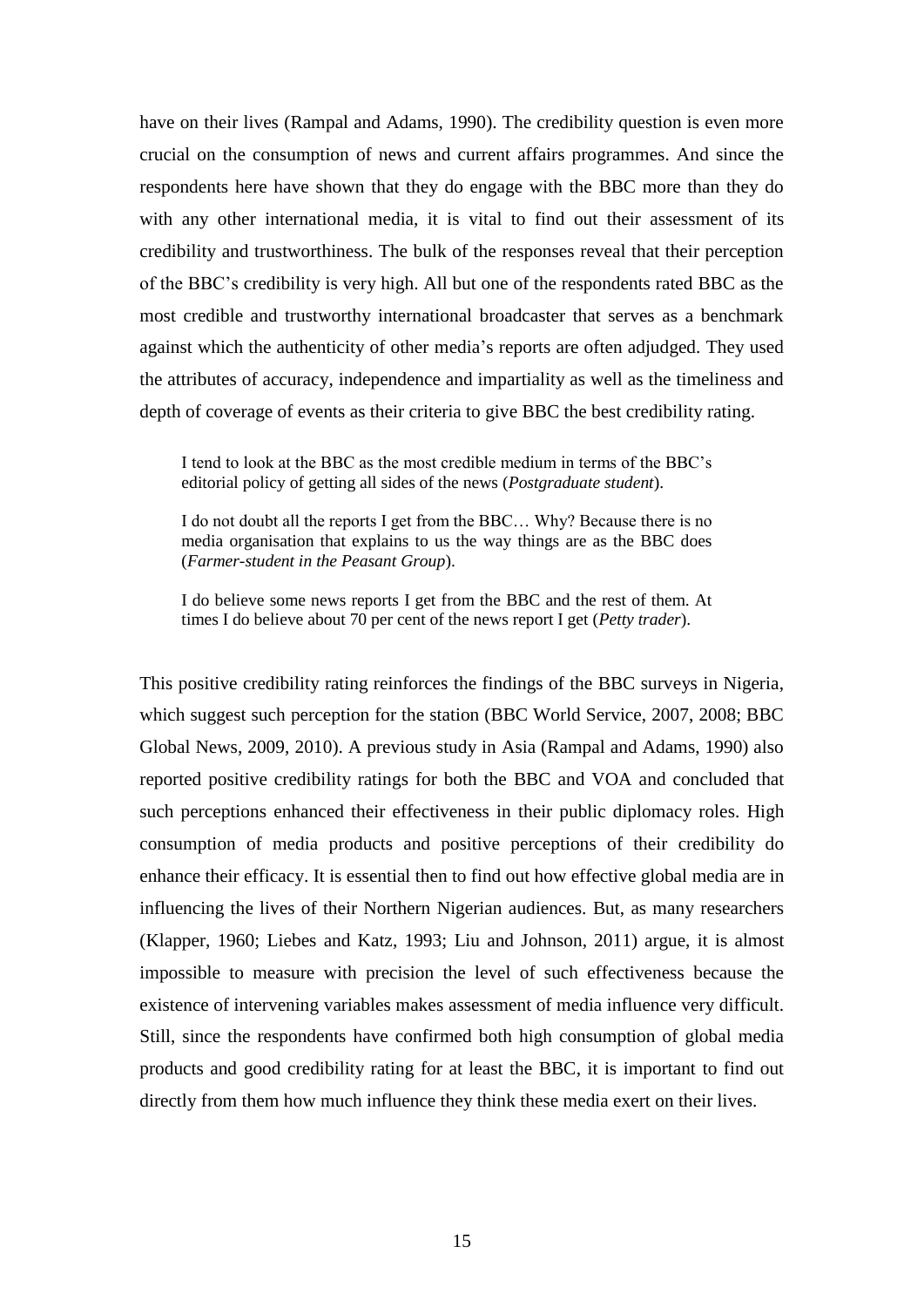Well, actually I cannot quantify it because I can say 80-90 per cent of what I know internationally, I know it through the BBC (*Ex-soldier-cumparliamentarian*).

 Sometimes what I get from the BBC is like what I get from school (*Studentteacher in the Working Class group*).

 Listening to (international broadcasters) has helped me…it shows me how to secure my rights from the government (and) how to deal with other people; it enlightens me of other religions (*Farmer-teacher in the Peasant Group*)

 I developed a lot of interest in sports through (listening to) the BBC World Service (*Sports Editor in Middle Class group*).

It is clear from the responses that the BBC and other global broadcasters have indeed been effective in enhancing these audiences' comprehension of international affairs and in providing them with contents that influence their lives. Fardon and Furniss's (2000) observation that interactions with transnational media may enable supposedly isolated Africans to be better informed of the global scene than some Westerners might have also gained resonance with these findings. In terms of analysing the audiences' reading practices too, Hall's (1980) concept of preferred reading appears to be applicable here; these respondents seem to have accepted the intended meanings of the messages they have been getting. In the case of the farmer-teacher's response, it appears to have even gone a bit further, entering into the realm of the powerful media thesis—though in its positive, rather than negative, context.

#### *Complexity of dissonant consumption*

The respondents' high consumption of Western media products and their admission that they do influence their understanding of international affairs may ordinarily presage their amiability towards the West. But the data suggests otherwise: majority of the respondents perceive the West—mainly United States and Britain—negatively. Many of them consider the West as being antagonistic to the Muslim world and respond in like manner. They view the issue from a "we-versus-them" prism, placing the West on the side of the otherness. There are elements of ambivalence, marked by "I-like-them-but" responses, but the overwhelming views reveal negative perception of the West—as these responses show:

I have read much about history and I know how the West has been very unfair in trade, in investment, in colonialism (*University lecturer*).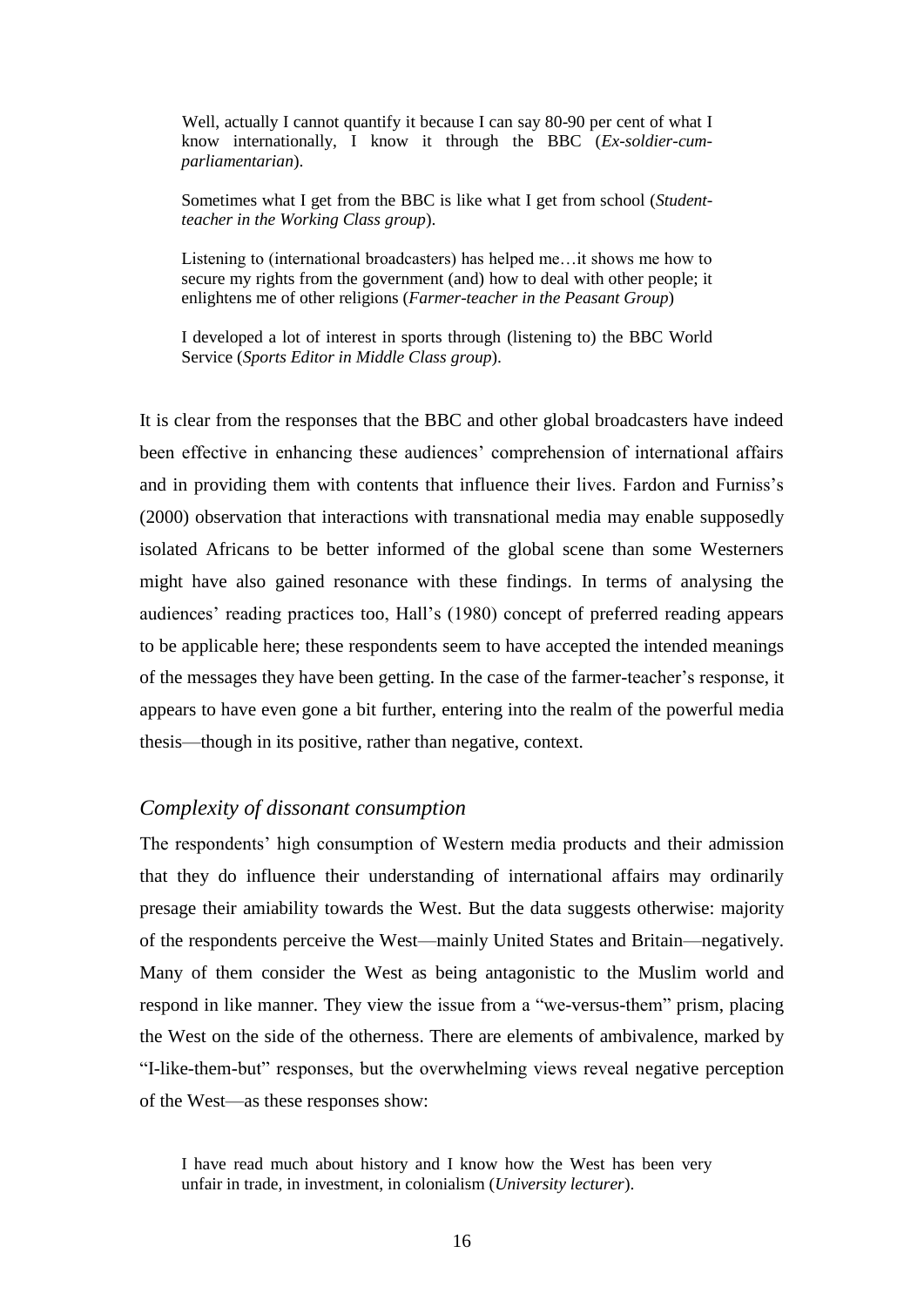I respect them (US and Britain), but I don't love them that much (*Local newspaper publisher*).

 Honestly, America, in our view as Muslims, is not fair to us because when one man commits certain offence, even if he is not a Muslim or (he is) merely a nominal Muslim, they would twist it and link it to good Muslims (*Panel beater in the Working Class group*).

 [T]he Gulf war was the first thing that made us feel like the Western world was capable of being brutal against Muslim countries (*Female ex-editor of Hausa newspaper*).

Negative perceptions of the West (particularly the United States) by Muslims is not a new phenomenon; previous studies did show that such unfriendly feelings are actually mutual (Gentzkow and Shapiro, 2004). But a display of anti-Western sentiment by high consumers of Western cultural goods presents an interesting scenario for reception research. It reveals the complexity of audience selectivity and reinforces the conceptual basis of diversity in audiences' decoding practices. The respondents' narratives in this case provide evidence of their oppositional readings (Hall, 1980) of Western media texts—and perhaps evidence of negotiated reading in the case of the local publisher. More evidence of oppositional readings and selectivity (Klapper, 1960; Liebes and Katz, 1993) was also found when they expressed their perceptions of the Western media's coverage of the Islamic world and Africa.

When they (Western media) present issues concerning Nigeria, Africa and other Third World countries, the analysis is always one of crises, anarchy, economic troubles, crimes and everything (*Male student in the Youth group*).

 To a large extent I don't think they are fair to the Muslim world (*Female school administrator*).

The overwhelming feeling among the respondents is that the Western media, including the BBC, portray the West positively and depict the Islamic world—and to some extent Africa—negatively. From the depth and tone of all their responses, it is evident that high consumption of Western cultural goods has not really endeared the West to them. On the contrary, it produces 'boomerang effects' (Klapper, 1960, p.13), yielding negative consequences. The situation provides evidence of oppositional and critical readings of Western media texts (Hall, 1980; Liebes and Katz, 1993) by these audiences. It also confirms that extra-communication factors such as cultural,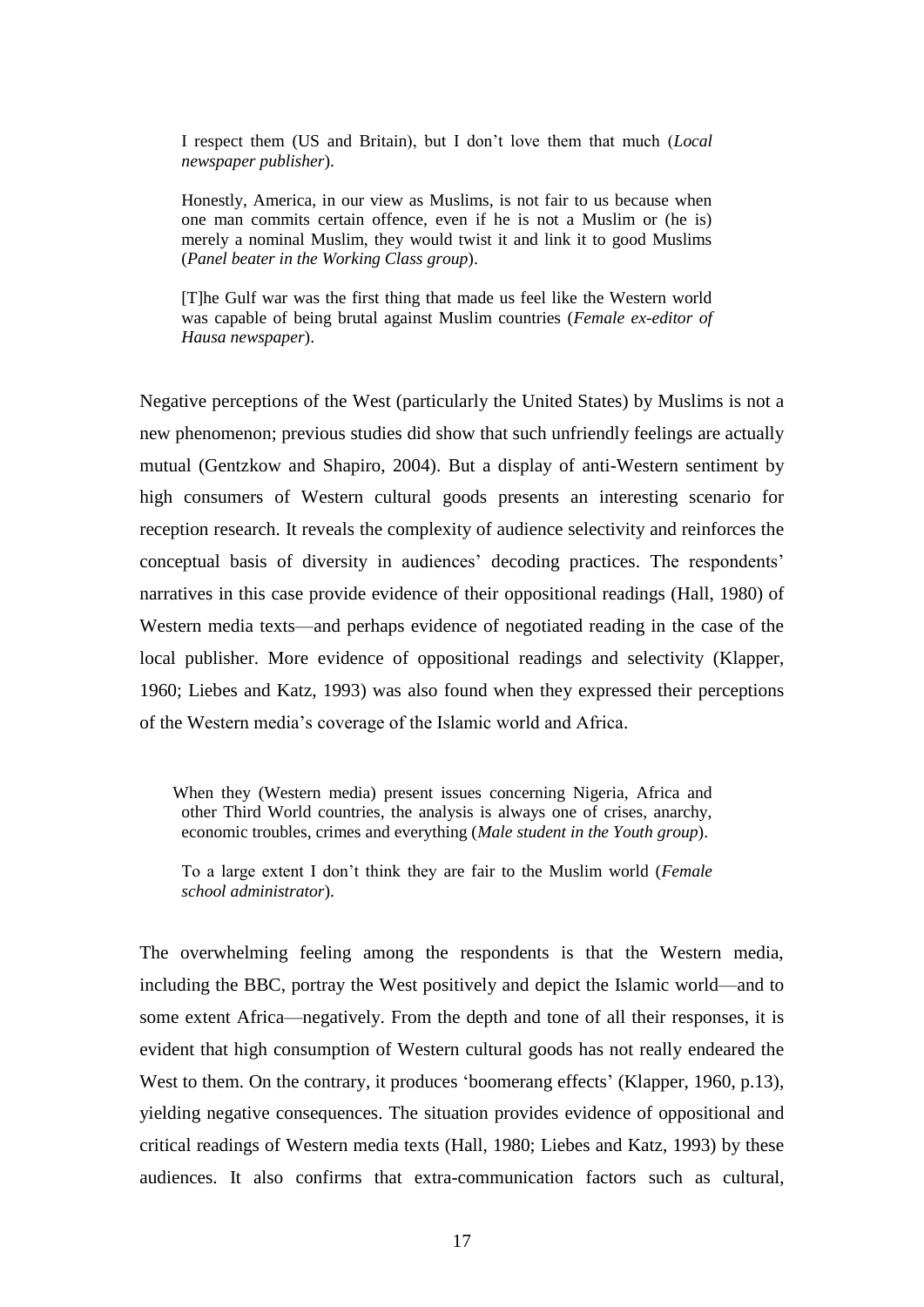religious, ideological, sociological and psychological factors play important roles in the audiences' interactions with the media (Klapper, 1960). Here the respondents' Islamic and African identities appear to have dissuaded them from accepting contents they consider inimical to those identities.

#### Selective Believability

The key findings of this study validate many existing models on the activeness and selectivity of audiences as well as the influence and limitations of the media. But they also provide new perspectives that point to new conceptual and theoretical postulates in audience research. The contradiction in combining high consumption of media products and high credibility rating of the media with high selectivity, for instance, is a new phenomenon the explanation of which the existing models do not provide. Similarly, the depth of influence extraneous factors exert in audiences' interactions with the media appears to be stronger than previously thought.

In the first instance, the audiences' high consumption of BBC's products and positive perception of its credibility, while at the same time rejecting some of its messages, present an obvious contradiction. Equally contradictory is their negative conception of the West, despite admitting that the Western media—which they say portray the West positively—do aid their comprehension of global affairs. The respondents themselves do acknowledge these contradictions, when pointed out to them, and their key explanation is that credibility does not automatically translate into believability. A gap seems to exist between them and extra-communication factors do play mediating role.

This is what brings in the concept of 'selective believability', which is coined here to explain the complex nature of the media-audience relationship unveiled in this study. It explains the audiences' high consumption of the products of credible media with high selectivity occasioned by the mediating roles of extra-communication factors. The phenomenon was unexpectedly noticed in the course of this research when respondents, apparently unconsciously, shift their views, often radically, from one opposing position to the other—and when reminded of such radical shift, they almost always offer identical answers to justify their decisions. For instance, often at the beginning of the interview they would unequivocally affirm their confidence in the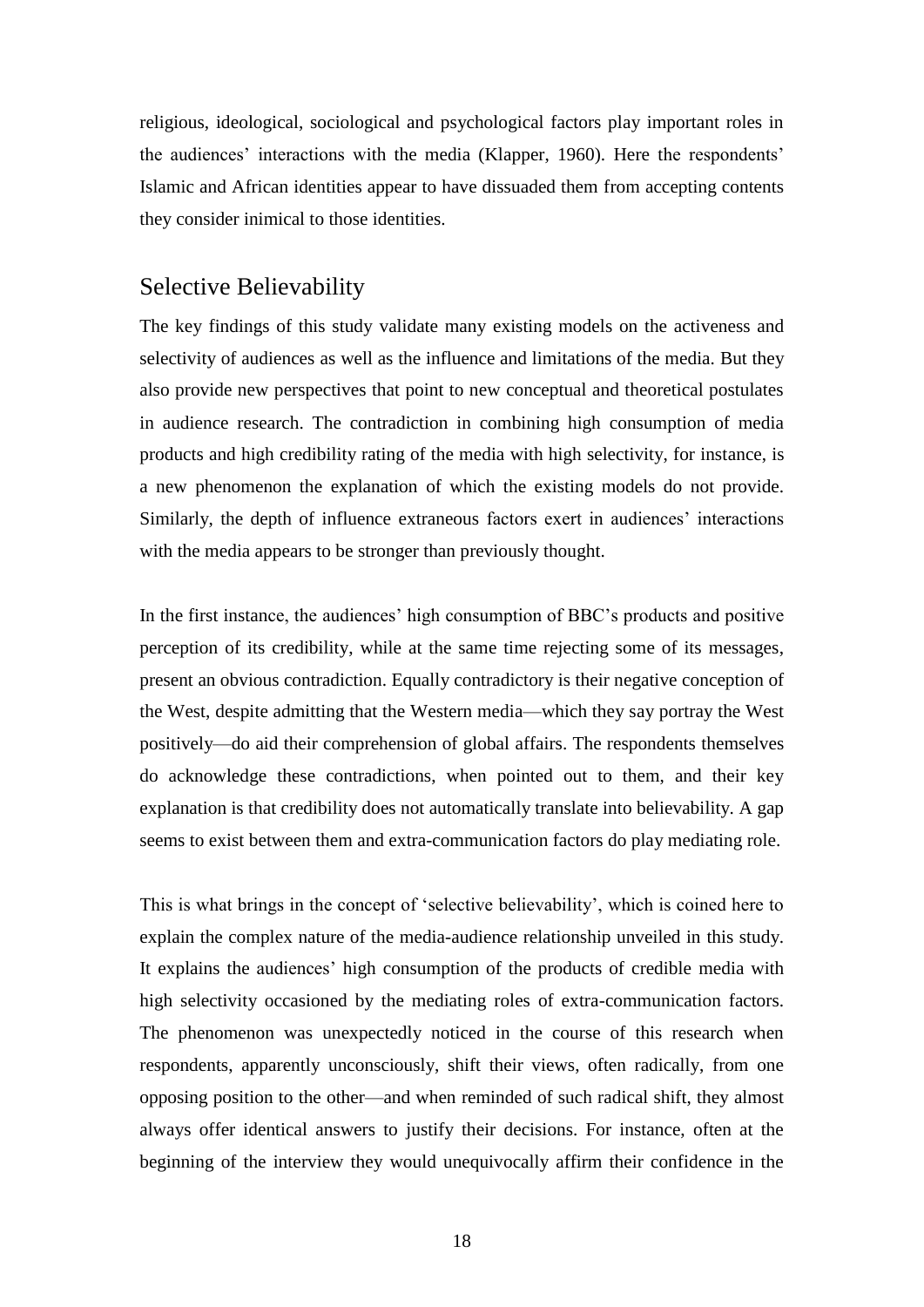credibility of the BBC, stressing its trustworthiness, how much they rely on it to judge the accuracy of other media's reports and so on; but midway into the interview, when issues related to the coverage of the Muslim world or Africa were raised, they would suddenly, of their own volition, shift their position and accuse the BBC of being unfair in its coverage of such issues. Instantly, the trust that they said they have of the station would vanish from their discussion, and its reports on such issues dismissed as inaccurate or unfair.

This happened with remarkable regularity and consistency among almost all the respondents. Take the case of this tailoring business owner in the Lower Middle Class group: he had at the early part of the focus group interview said he trusted the BBC '*very well*'. However, midway into the discussion, when the issue of BBC's coverage of Islamic nations came up, he made a dramatic U-turn and said the BBC had been less than honest in that respect. '*Things like America's invasion of Iraq, you would find that the* (BBC's) *reports are contradictory,*' he said. His case was even less dramatic than that of a shop owner (in the same group) who said he preferred to get news '*directly from the BBC because whatever happens around the world and in Nigeria, if I don't get it from the BBC, I don't feel comfortable*'. But when the same issue of BBC's coverage of the Islamic world was raised, his perspective changed radically: '*I think they exaggerate things when it comes to Islam… I think there are fabrications…because they are dealing with Islamic nations*'. The same medium he said he felt uncomfortable without is the one he swiftly accused of engaging in 'fabrications'. There was also the case of a teacher in the Working Class group who had earlier said he trusted the BBC so much it influenced his change of attitude but later stated that he became so annoyed with its '*unfair*' reporting of Saddam Hussein that he at one time '*stopped listening to it completely*…*and shifted to Al-Jazeera*'. Such cases of selectivity are rampant in all the data. And the phenomenon is more complex than the previously identified concepts of selective perception, selective exposure and selective retention (Klapper, 1960).

Unlike the previous studies which measured short-term consumption, as Klapper (1960) admits, this research assesses long-term consumption (offering the audiences ample opportunities to narrate their vast experiences) and in the process identifies the depth of influence their predispositions and other extra-communication factors have in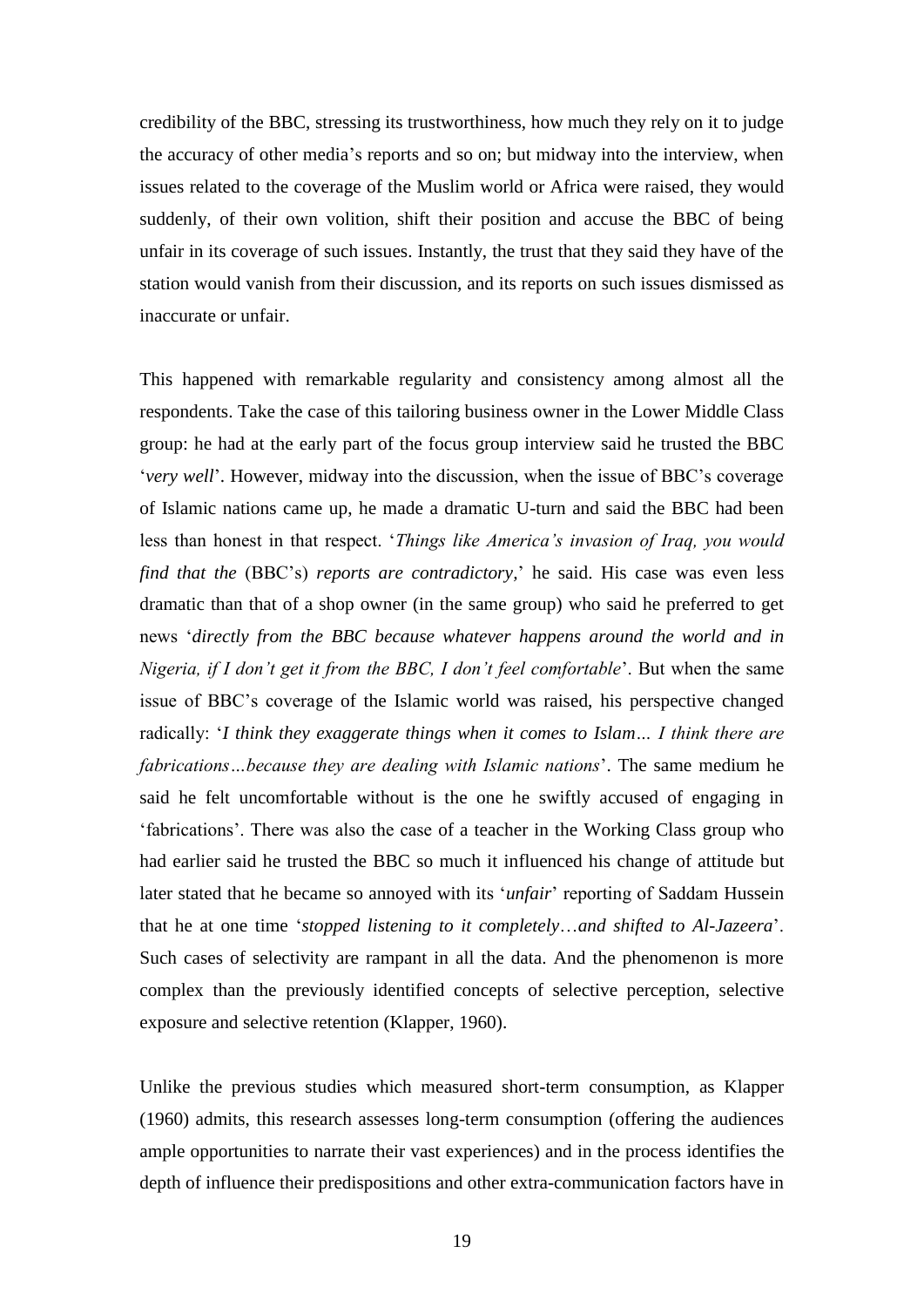their interactions with the media. In some cases, it is the respondents themselves that explain why they are selective. The following comment from a councillor in the Political Class group illustrates a conscious effort to select: '*I honestly select what to believe because there is no radio or television station that has no agenda… So I assure you that we are selective, to avoid becoming victims of their propaganda*'. While for him—and indeed his group—selectivity in this case serves as a defence mechanism to guard against becoming victims of 'propaganda', for some the selection is apparently influenced by ideological conviction, as the case of a deputy political editor in the Middle Class group shows: '*When you listen to any medium…you tend to select based on your ideological conviction or your interest*'. Whatever maybe the motivating factor, it is clear that in all the enumerated cases neither the content nor the credibility of the media erased the audiences' power to select what they want to believe. And it is this resilience—this ability to withstand other forces that the three previously identified selection processes do not often withstand—that sets the concept of selective believability apart.

There are other distinguishing features too. The consumption of wide range of media messages (including dissonant messages) which is evident here contrasts sharply with the concept of selective exposure, which is the tendency of the audiences to expose themselves to only those messages that 'accord with their existing attitudes and interests' (Klapper, 1960, p. 19). Although there are elements of selective exposure exhibited by some of the respondents here—as in the case of the teacher who suspended listening to BBC because of its anti-Saddam reporting and switched to *Al-Jazeera*—careful observation shows that they are not exclusively selective exposure. The same man, for instance, when asked which medium he trusted more between the BBC and *Al-Jazeera*, said: '*On issues that relate to Islam, I trust the Al-Jazeera more; but on those issues which are not related to Islam, I trust the BBC more*'. His case was actually a case of inter-media selectivity which sits well with the concept of selective believability (not selective exposure).

Another distinguishing attribute of selective believability is that it does not seem to have obvious link with selective retention, though it may have an element of it. Selective retention is mainly the tendency of the audiences to forget unsympathetic messages 'more readily than they forget sympathetic' ones (Klapper, 1960, p. 19).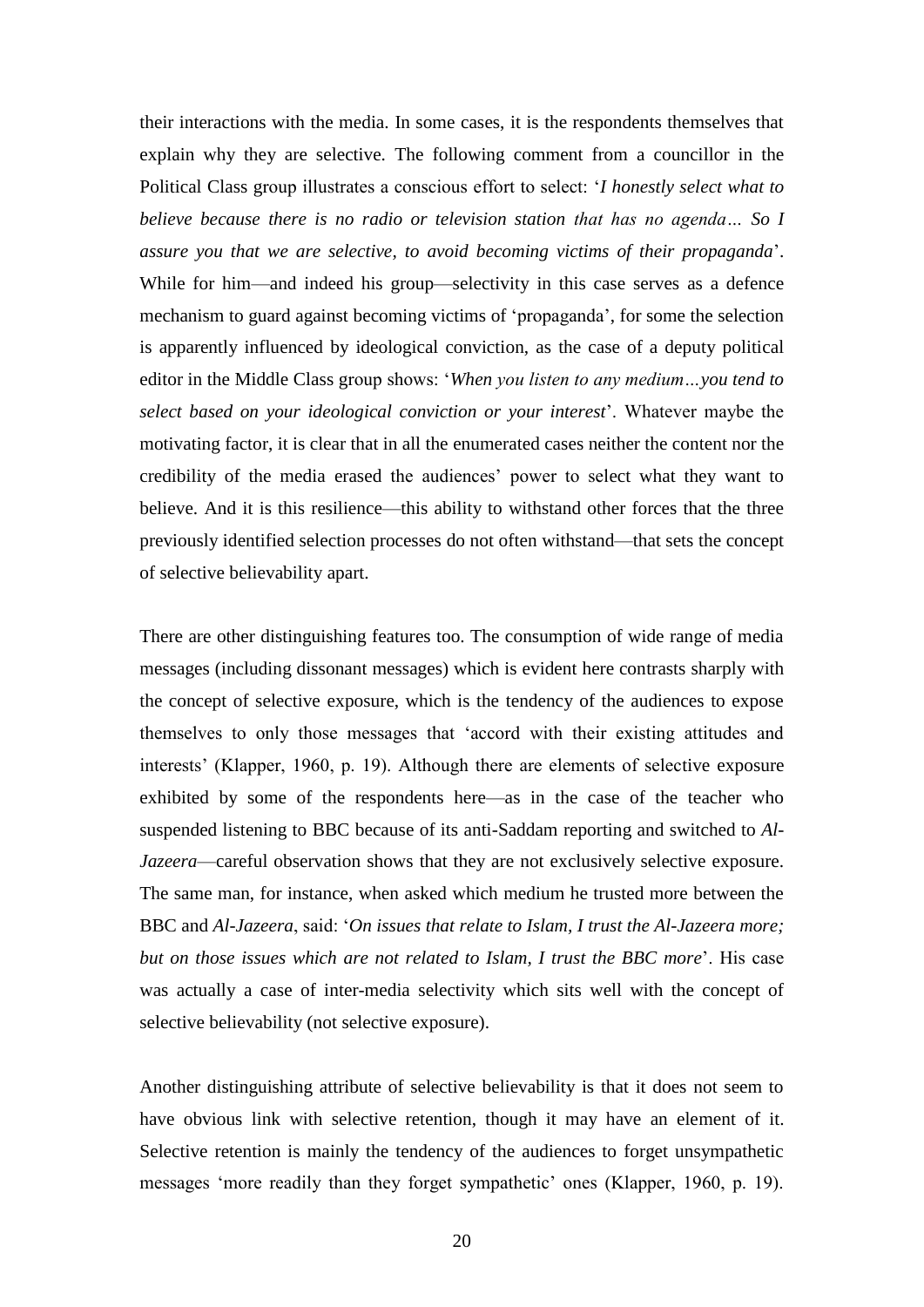Although no test was conducted in this study to find out which of the messages the respondents retain more, the respondents do not appear to be forgetful of unpleasant messages. They seem able to remember dissonant messages as accurately as they do congenial ones. They were able to recall unsympathetic messages of yesteryears. Some of them recalled vividly unpleasant media reports of 20 years—as the case of the former female editor who cited instances of alleged biased BBC reporting of the first Gulf War of 1991 shows.

Of the three previously identified selective processes (selective exposure, selective perception and selective retention), what selective believability appears to have more in common with is selective perception—the tendency of audiences to reject 'unsympathetic material…or to recast and interpret it to fit their existing views' (Klapper, 1960, p. 19). They were probably exhibiting that tendency here when they, for instance, perceive the West negatively, even though the media they consume portray the West positively. They were also possibly displaying it when they shift their view of praising BBC for its 'credibility' in its coverage of general subjects to that of condemning it in its 'unfair' coverage of the Islamic world. And, of course, all the selective processes (including selective exposure and selective retention) are cognitive activities that deal with handling of messages based on previous experiences and personal idiosyncrasies. Selective believability just appears to be a more complex cognitive activity with perhaps stronger involvement of extraneous forces of beliefs, cultural values and attitudes.

The concepts of selectivity and active audience are, of course, not without their own controversies even among those scholars who in principle accept their relevance in audience studies. Ang (1996), for instance, has warned against 'cheerfully (equating) "active" with "powerful", in the sense of "taking control" at an enduring structural or institutional level' (p. 139). Similarly, Morley (2006) questions audience works that 'exaggerated, and wrongly romanticized the supposed power and freedoms of media consumers', arguing that it is wrong to assume that audiences are in constant struggle with the media, 'in which they constantly produce oppositional readings of its products' (p. 102).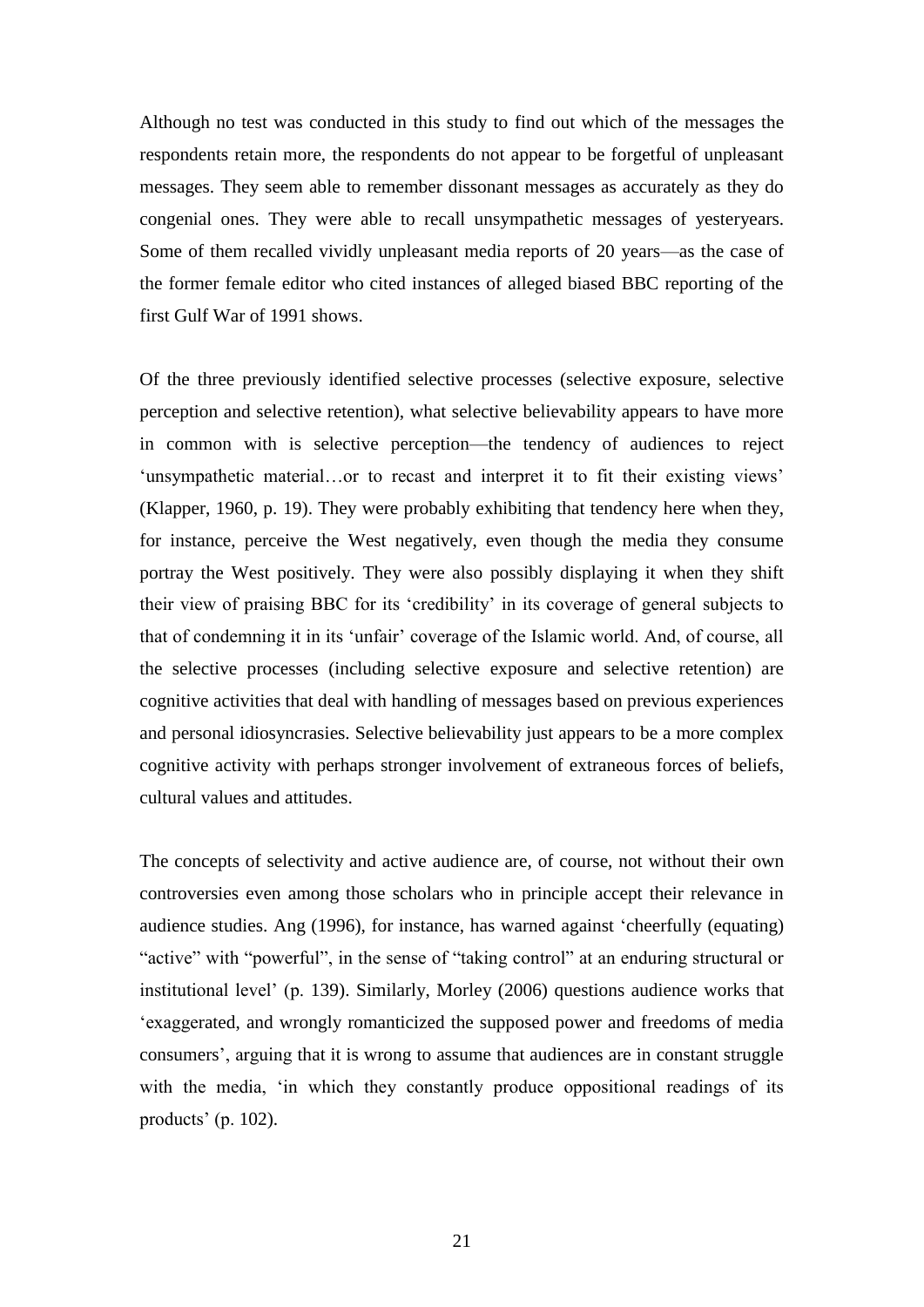They have valid points. The findings here do not show the audiences appropriating the 'power' of the media—nor do they reveal only the oppositional readings of its products; there are negotiated and dominant readings too. This study essentially unveils the complexity of media-audience relationship. The findings do not only revalidate the concept of selectivity but also reveal its current dynamics in the face of the changing media landscape. They clearly show that audiences do actively select and interpret media messages in 'myriad ways' (Ang, 1996, p. 139). They also reveal that selectivity can take different forms and that selective believability—which the study identifies—appears to be a complex and comprehensive form of selectivity that combines both the elements of selective exposure and selective perception on one hand, and the stronger involvement of extraneous forces such as beliefs, cultural values and attitudes on the other. The findings highlight the strong roles extracommunication factors play in audiences' interactions with the media and identify the dynamics of credibility and believability. Credibility, this study shows, is a necessary but not sufficient condition for believability in audiences' consumption of dissonant media messages.

#### References

- Abdulkadir, M. (2000) Popular culture in advertising: Nigerian Hausa radio. In: Fardo, R. and Furniss, G. (eds.) *African broadcast cultures: radio in transition*. Oxford: James Currey, pp.128-143.
- Abubakar, A. T. (2011) *Media consumption amid contestation: Northern Nigerians' engagement with the BBC World Service*. Unpublished PhD thesis, University of Westminster: London.
- Adorno, T. and Horkheimer, M. (1979) *Dialectic of enlightenment*. London: Verso. First published (1944) in German as *Dialektic der Aufklarung*.
- Aitken, R. (2007) *Can we trust the BBC?* London: Continuum.
- Ang, I. (1996) *Living room wars: rethinking media audiences for a postmodern world*. London: Routledge.
- Bandura, A. and Walters, R. (1963) *Social learning and personality development*. New York: Holt, Rinehart & Wiston.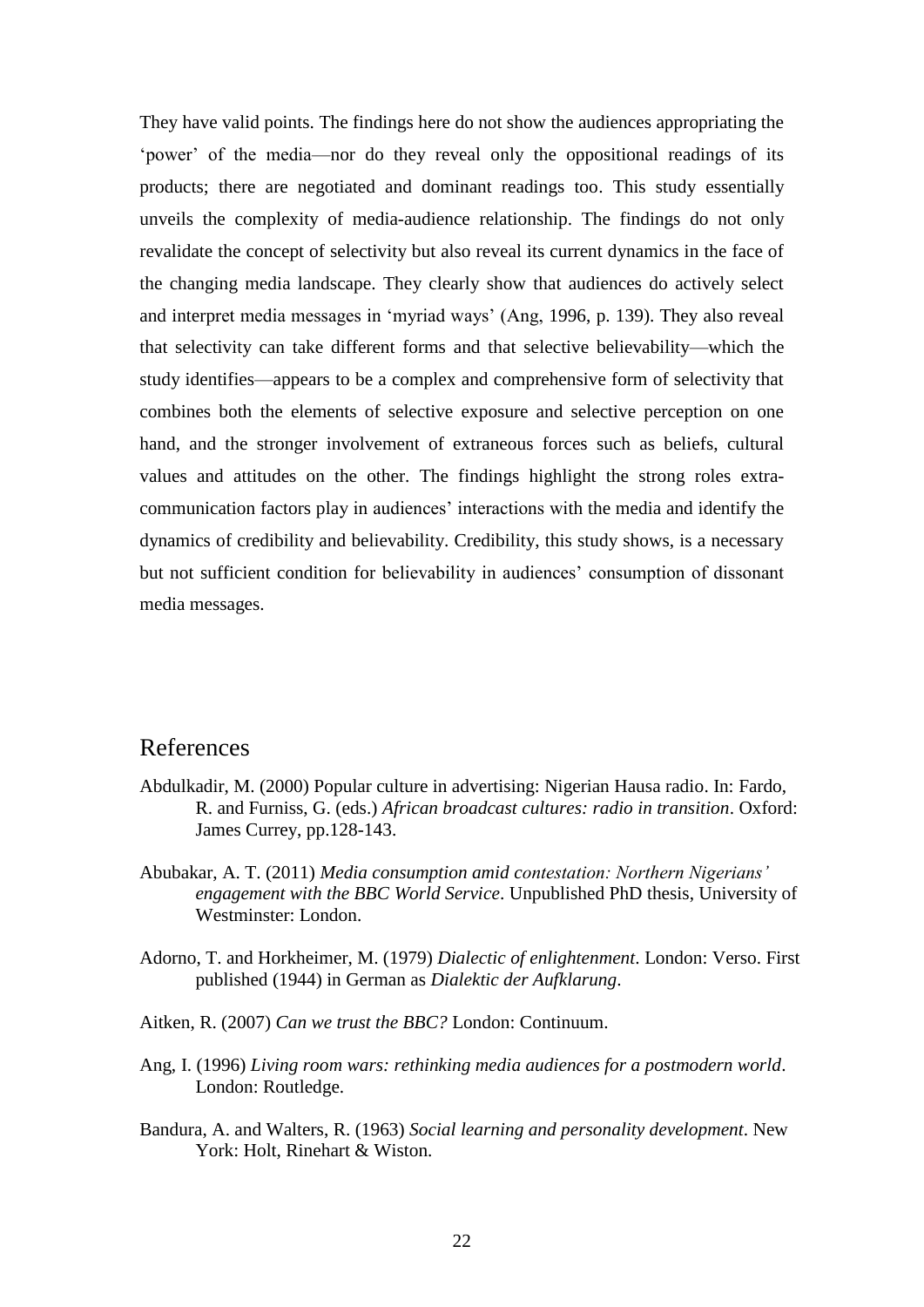- BBC (1958) *BBC Handbook 1958*. London: British Broadcasting Corporation.
- BBC Global News (2009) Nigeria: performance at a glance. *BBC Global News Division*, May, report of audience survey, BBC GND/Ipsos MORI/RMS.
- BBC Global News (2010) Nigeria: performance at a glance. *BBC Global News Division*, June, report of audience survey, BBC GND/Ipsos MORI/RMS.
- BBC Global News (2012) Global News 2011/2012 performance. *BBC Global News Division*, June, summary of audience survey.
- BBC World Service (2007) Nigeria: performance at a glance. *BBC World Service*, March, report of audience survey, BBC World Service/Ipsos MORI/RMS.
- BBC World Service (2008) Nigeria: performance at a glance. *BBC World Service*, March, report of audience survey, BBC World Service/Ipsos MORI/RMS.
- Blumler, J. G. and Katz, E. (1974) *The uses of mass communications: current perspectives on gratifications research*. Beverly Hills: Sage.
- Burton, G. (2005) *Media and society: critical perspective.* Berkshire: Open University Press McGraw Hill House.
- FACOM (2011) The implications of cuts to the BBC World Service. *House of Commons Foreign Affairs Committee*, Sixth Report of Session 2010-11, (**HC 849**), April, London: Stationery Office.
- Fardon, R. and Furniss, G. (2000) (eds.) *African broadcast cultures: radio in transition*. Oxford: James Currey, pp.1-20.
- FGN (2007) Legal notice on publication of the 2006 census report. *Federal Republic of Nigeria Official Gazette*, (January) **94** (4).
- Gauntlett, D. (2005) Moving experiences: media effects and beyond. 2<sup>nd</sup> ed. Eastleigh: John Libbey.
- Gentzkow, M. and Shapiro, J. (2004) Media, education and anti-Americanism in the Muslim world. *The Journal of Economic Perspectives*, **18** (3), 117-133.
- Gerbner, G. and Gross, L. (1976) Living with television: the violence profile. *Journal of Communication*, **26** (2), 172-199.
- Hall, S. (1980) Encoding and decoding in the television discourse. In: Hall, S. et al. (eds.) *Culture, media, language*. London: Hutchinson, pp.128-138.
- Halloran, J. (1970) *The effects of television*. London: Panther.
- Herzog, H. (1941) On borrowed experience: an analysis of listening to daytime sketches. *Studies in Philosophy and Social Science*, **9** (1), 65-95.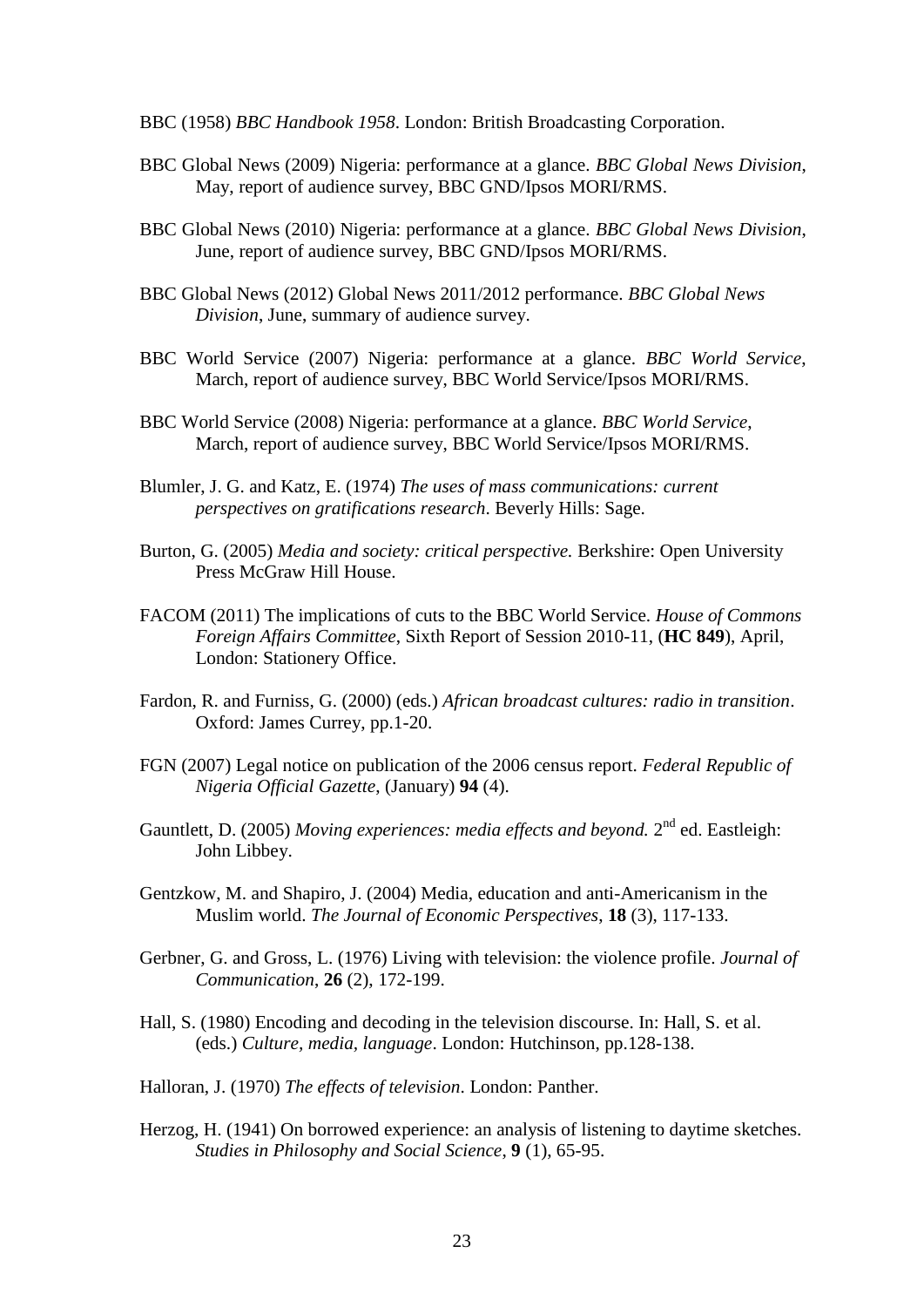- Jenkins, H. (2006) *Convergence culture: where old and new media collide*. New York: New York University Press.
- Katz, E., Blumler, J. G. and Gurevitch, M. (1973) Uses and gratifications research. *Public Opinion Quarterly*, **37** (4), 509-523.
- Katz, E. and Lazarsfeld, P. (2006) *Personal influence: the part played by people in the flow of mass communications*.  $50<sup>th</sup>$  anniversary ed. New Jersey: Transaction Publishers. (First published in 1955 by The Free Press).
- Klapper, J. T. (1960) *The effects of mass communication*. Glencoe, Illinois: The Free Press.
- Kraidy, M. and Mourad, S. (2010) Hypermedia and global communication studies: lessons from the Middle East. *Global Media Journal*, **8** (16), 1-19.
- Larkin, B. (2008) *Signal and noise: media, infrastructure, and urban culture in Nigeria*. Durham: Duke University Press.
- Lasswell, H. (1927) *Propaganda techniques in the world war*. New York: Alfred Knopf.
- Liebes, T. and Katz, E. (1993) *The export of meaning: cross cultural readings of Dallas*. 2<sup>nd</sup> ed. Cambridge: Polity Press.
- Liu, F. S. and Johnson, P. E. (2011) News media environment, selective perception, and the survival of preference diversity within communication networks. *Journal of Information Technology and Politics* (Paper 1). [online] Available from: [<http://scholarworks.umass.edu/jitpc2011/1>](http://scholarworks.umass.edu/jitpc2011/1) [Accessed 12 May 2011].
- Lugard, F. D. (1904) Northern Nigeria. *Geographical Journal*, (January) **23** (1), 1-27.
- Lugard, F. D. (1922) *The dual mandate in British tropical Africa.* London: William Blackwood and Sons.
- Michelle, C. (2007) Modes of reception: a consolidated analytical framework. *Communication Review*, **10** (3), 181-222.
- Morley, D. (1980) *The 'Nationwide' audience*. London: British Film Institute.
- Morley, D. (2006) Unanswered questions in audience research. *Communication Review*, **9** (2), 101-121.
- Mytton, G. and Forrester, C. (1988) Audiences for international radio broadcasts. *European Journal of Communication*, **3** (4), 457-481.
- Oyovbaire, S. (2001) The Media and Democratic Process in Nigeria I. [online] Available from: <<http://www.waado.org/nigerdelta/Essays/Oyovbaire.html>> [Accessed 12 November 2008].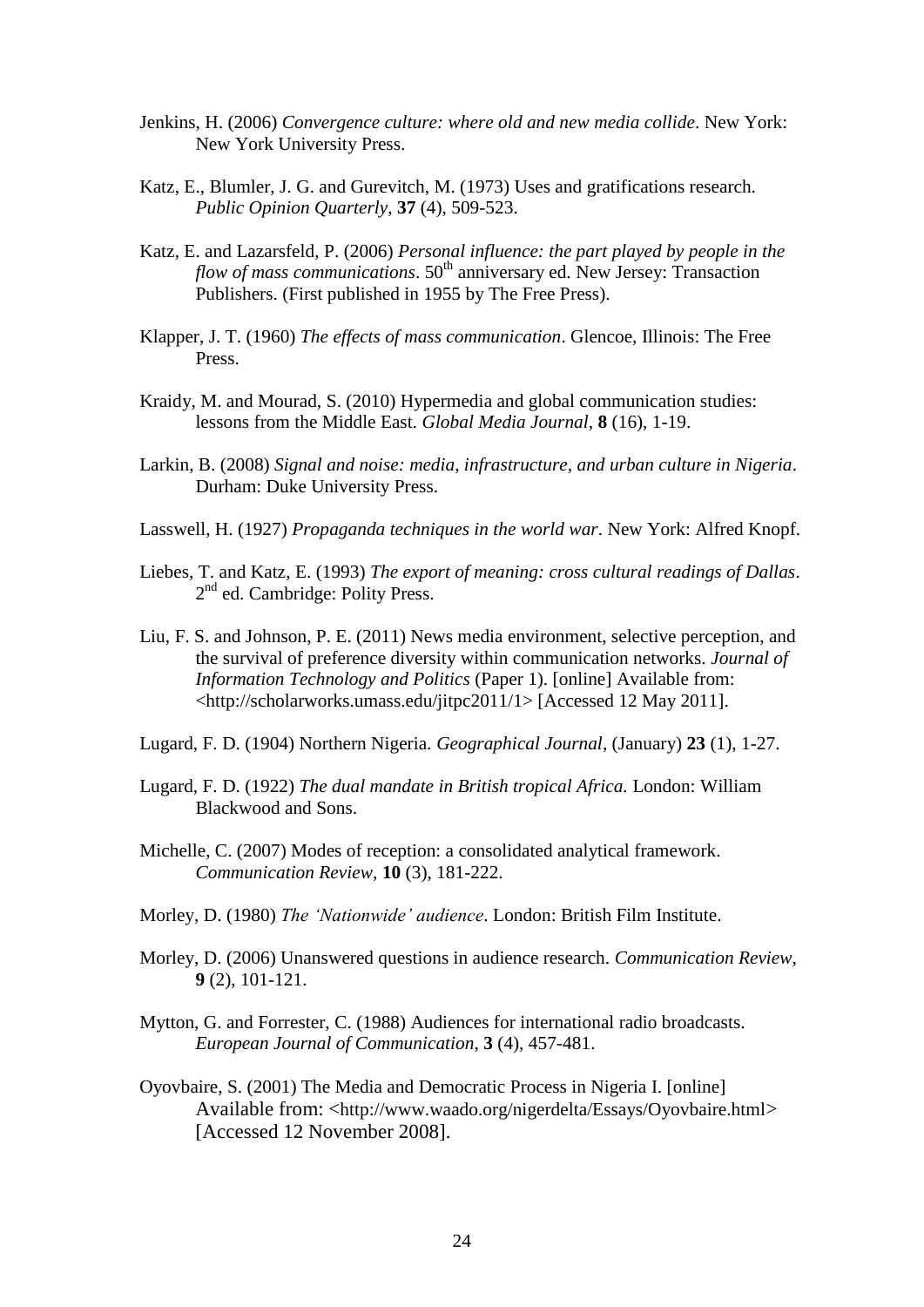- Pintak, L. (2011) Arab media revolution spreading change. *CNN International*, 31 January. [online] Available from: [<http://edition.cnn.com/2011/OPINION/01/29/pintak.arab.media/index.html?iref](http://edition.cnn.com/2011/OPINION/01/29/pintak.arab.media/index.html?iref=allsearch) [=allsearch>](http://edition.cnn.com/2011/OPINION/01/29/pintak.arab.media/index.html?iref=allsearch) [Accessed 17 February 2011].
- Powell, A. C. (2012) *Bigger cities, smaller screens: urbanization, mobile phones, and digital media trends in Africa*. A report to the Centre for International Media Assistance, 18 September, Washington, DC.
- Rampal, K. R. and Adams, W. C. (1990) Credibility of the Asian news broadcasts of the Voice of America and the British Broadcasting Corporation. *International Communication Gazette*, **46** (93), 93-111.
- Schiller, H. (1969) *Mass communication and American empire*. New York: Beacon Books.
- Schiller, H. (1976) *Communication and cultural domination*. New York: International Arts and Sciences Press.
- Seiter, E. (1999) *Television and new media audiences*. Oxford: Clarendon Press.
- Spitulnik, D. (2000) Documenting radio culture as lived experience: reception study and the mobile machine in Zambia. In: Fardo, R. and Furniss, G. (eds.) *African broadcast cultures: radio in transition*. Oxford: James Currey, pp.144-163.
- Sundet, V. S. and Ytreberg, E. (2009) Working notions of active audiences: further research on the active participant in convergent media industries. *Convergence*, **15** (4), 383-390.
- Vidmar, N. and Rokeach, M. (1974) Archie Bunker's bigotry: a study in selective perception and exposure. *Journal of Communication*, **24** (1), 36-47.